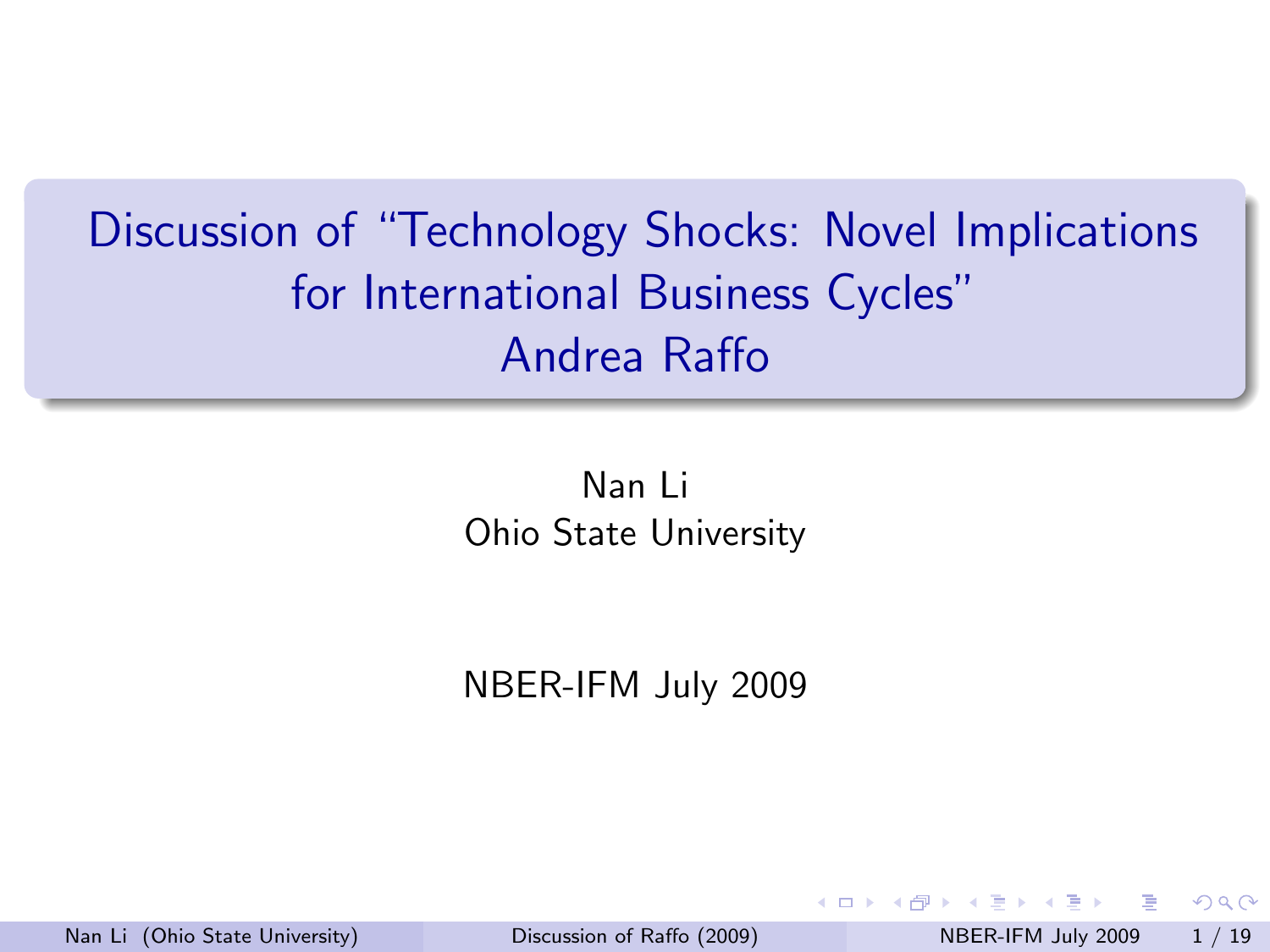### **Overall**

• Interesting and neat paper, introducing the new view of technology shocks (neutral  $+$  IST) in the closed-economy literature to open economy.

画

イロト イ押ト イヨト イヨト

 $QQ$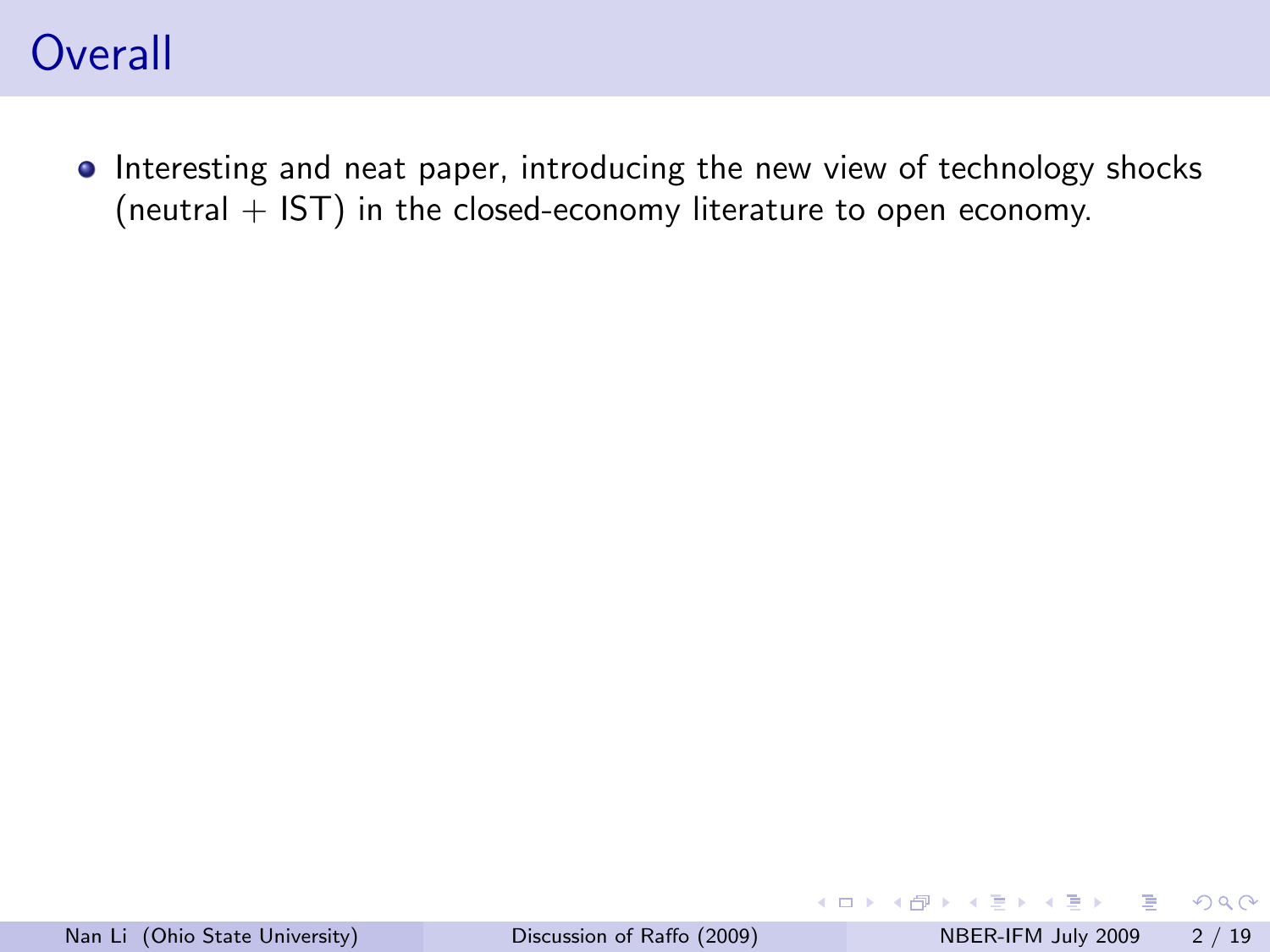# **Overall**

- Interesting and neat paper, introducing the new view of technology shocks (neutral  $+$  IST) in the closed-economy literature to open economy.
- **a** Contributions:
	- Introducing IST can go quite far: it improves the IRBC model in several dimensions
	- Introduces potentially relevant channel of international technology transmission
	- Similar to "taste/demand shock" (Stockman and Tesar 1995), but with data discipline

 $QQ$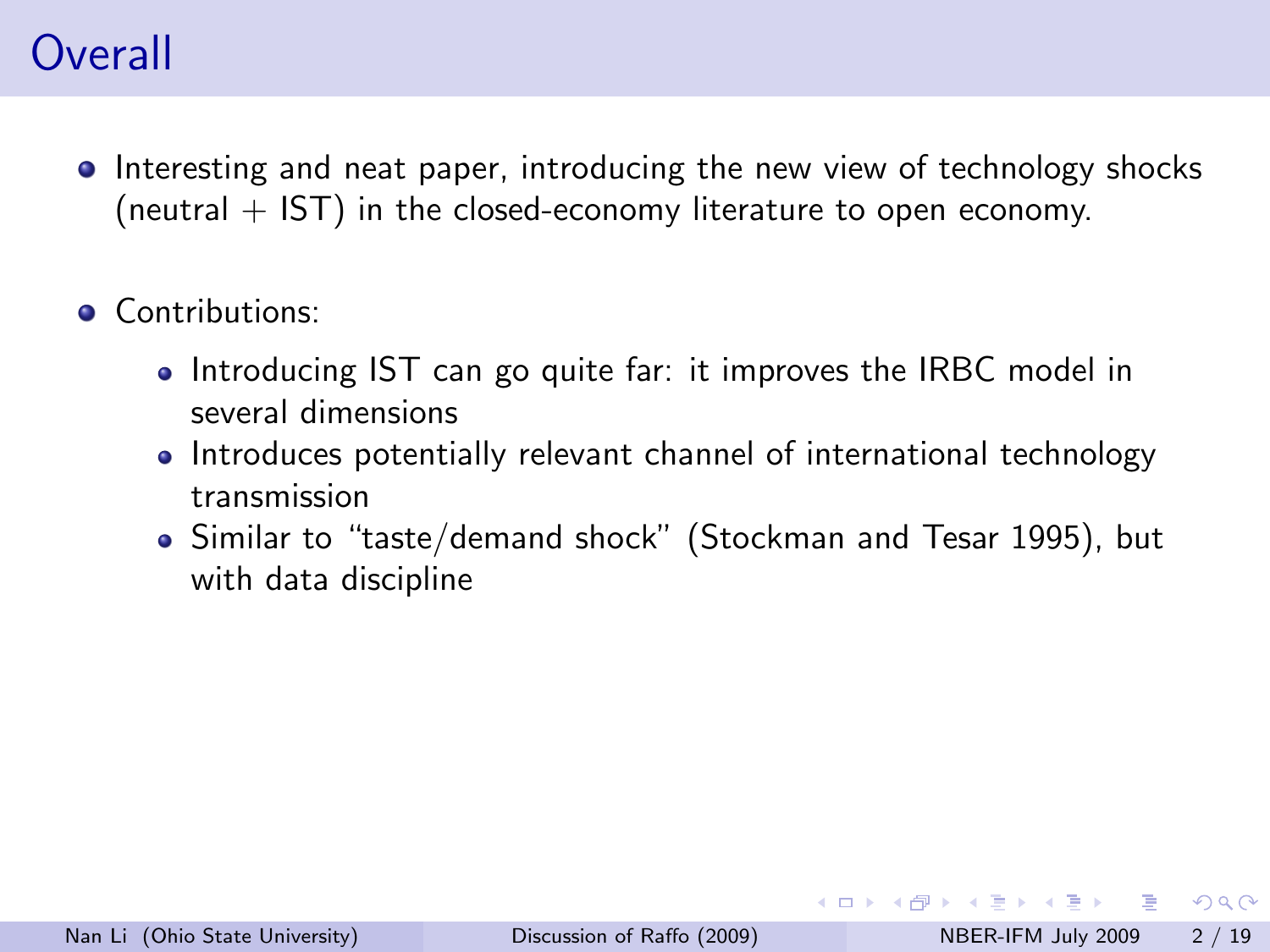# **Overall**

- Interesting and neat paper, introducing the new view of technology shocks (neutral  $+$  IST) in the closed-economy literature to open economy.
- **a** Contributions:
	- Introducing IST can go quite far: it improves the IRBC model in several dimensions
	- Introduces potentially relevant channel of international technology transmission
	- Similar to "taste/demand shock" (Stockman and Tesar 1995), but with data discipline
- My goal:
	- Investigate the role of model elements, mechanisms, and explore other implications of the model (esp. cross-country comovement)
	- Questions and suggestions on the estimation of IST shock, along with a few other comments

 $QQ$ 

 $\left\{ \begin{array}{ccc} 1 & 0 & 0 \\ 0 & 1 & 0 \end{array} \right.$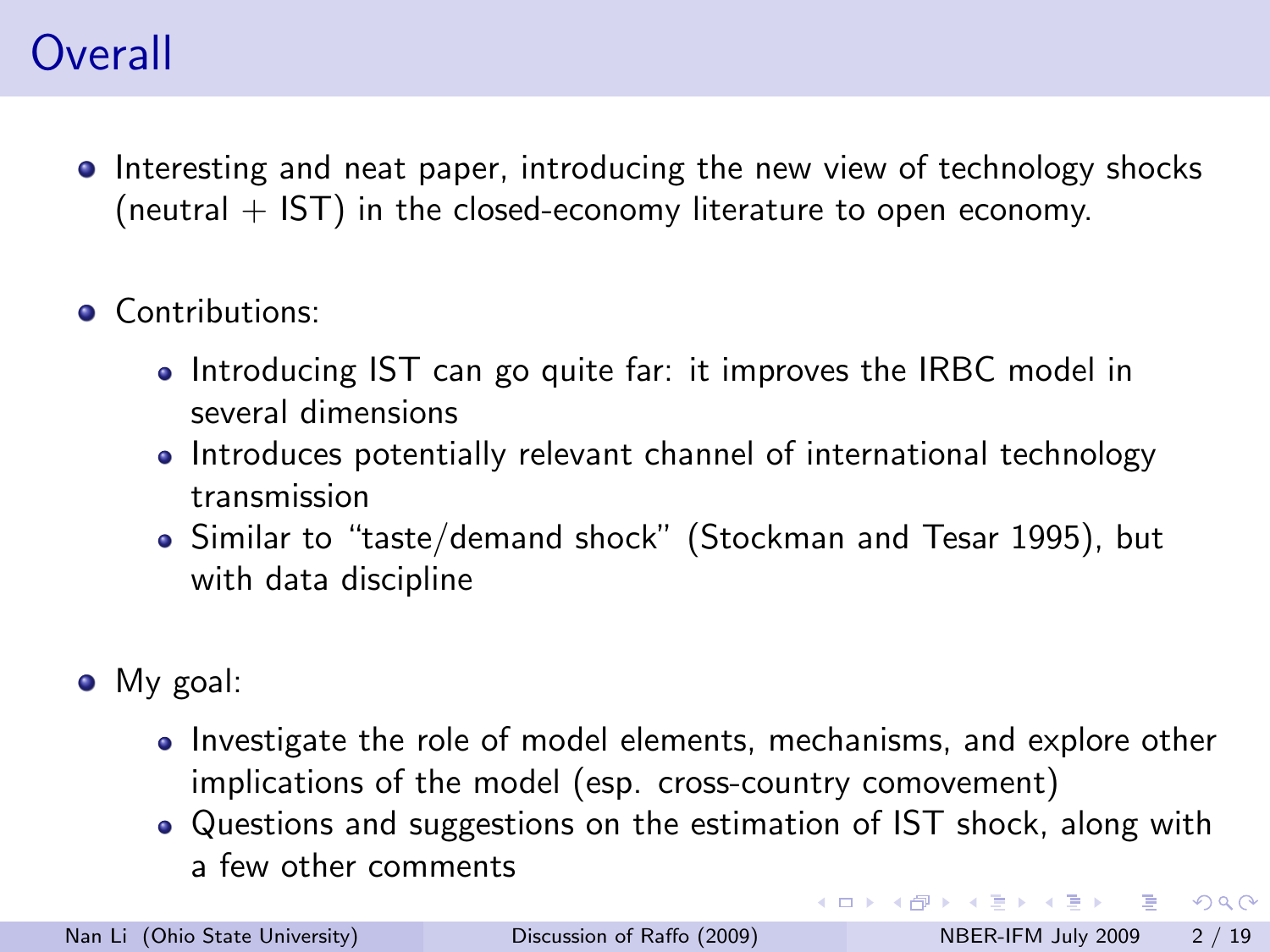# Investment Specific Technology Shocks Improve IRBC

International Business Cycle puzzles (Backus, Kehoe, Kydland 1995)

Prices:

- excessive volatility in RER
- excessive volatility in TOT
- $Corr(\widehat{c} \widehat{c}^*, \widehat{RER}) < 0$  (Backus-Smith puzzle)
- $Corr(\widehat{y} \widehat{y}^*, \widehat{TOT}) < 0$

 $\Omega$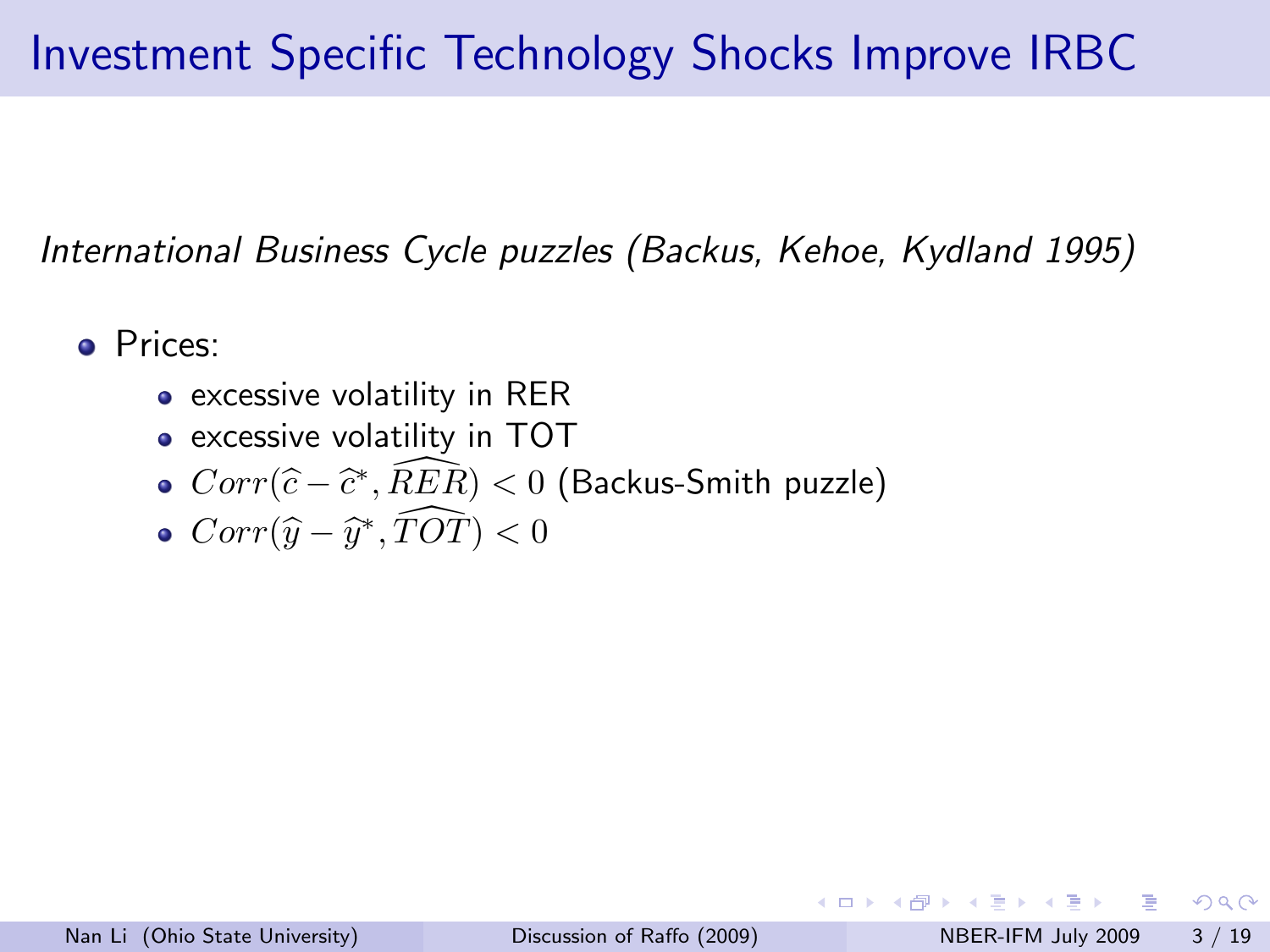# Investment Specific Technology Shocks Improve IRBC

International Business Cycle puzzles (Backus, Kehoe, Kydland 1995)

- Prices:
	- excessive volatility in RER
	- excessive volatility in TOT
	- $Corr(\widehat{c} \widehat{c}^*, \widehat{RER}) < 0$  (Backus-Smith puzzle)
	- $Corr(\widehat{y} \widehat{y}^*, \widehat{TOT}) < 0$
- **•** Quantities
	- $Corr(i, i^*) > 0$ ,  $Corr(l, l^*) > 0$  (international comovement puzzle)
	- $0 < Corr(c, c^*) < Corr(y, y^*)$  (consumption/output anomaly)

KET KEN KEN (EN 1900)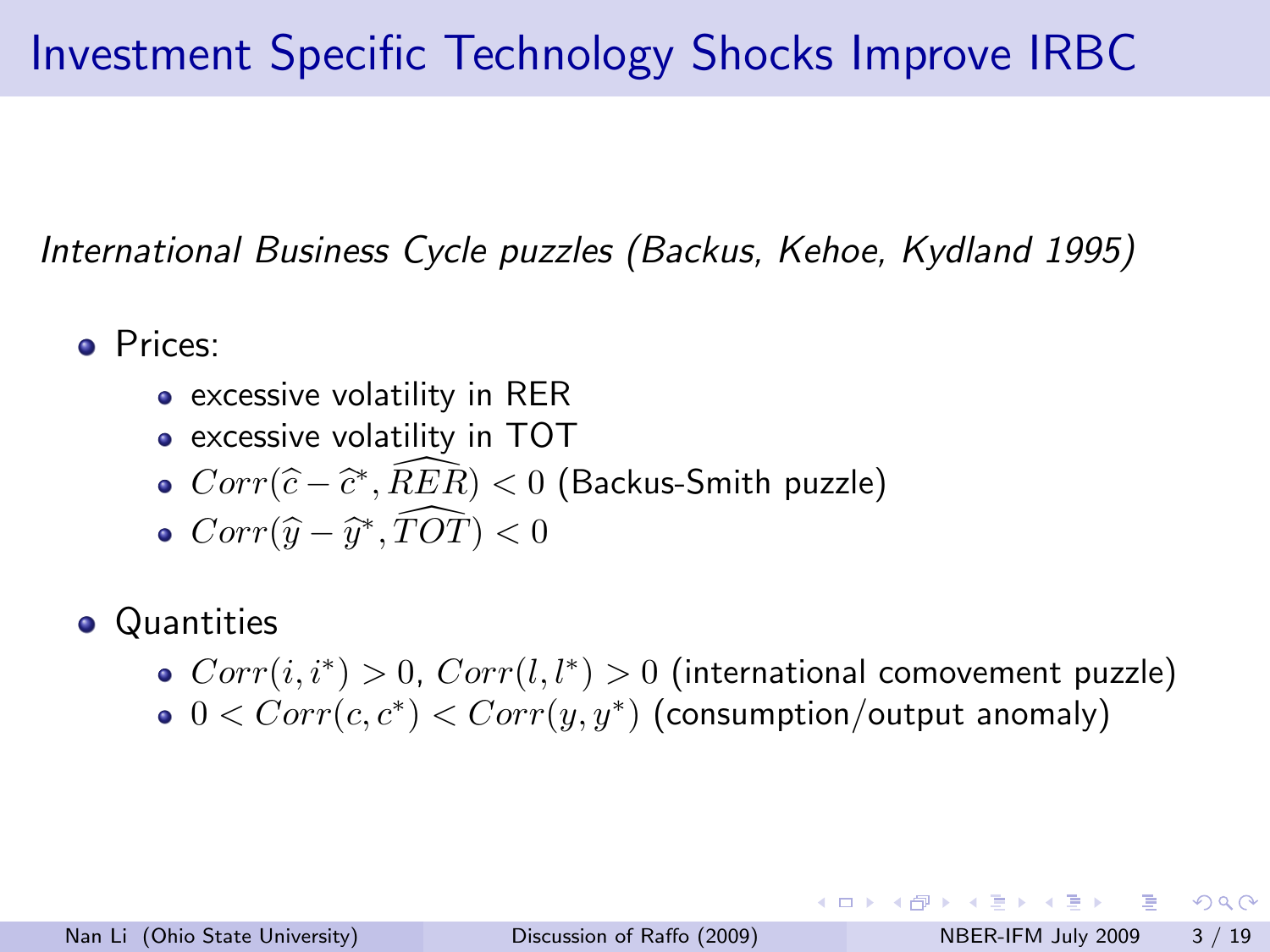# Investment Specific Technology Shocks Improve IRBC

IST shocks help to resolve the Price Anomaly

- Prices:
	- excessive volatility in RER
	- excessive volatility in TOT
	- $Corr(\widehat{c} \widehat{c}^*, \widehat{RER}) < 0$  (Backus-Smith puzzle)
	- $Corr(\widehat{y} \widehat{y}^*, \widehat{TOT}) < 0$
- **•** Quantities
	- $Corr(i, i^*) > 0$ ,  $Corr(l, l^*) > 0$  (international comovement puzzle)
	- $0 < Corr(c, c^*) < Corr(y, y^*)$  (consumption/output anomaly)

 $\Omega$ 

K ロ X - 제 P X - 제 파 X - 파 파 파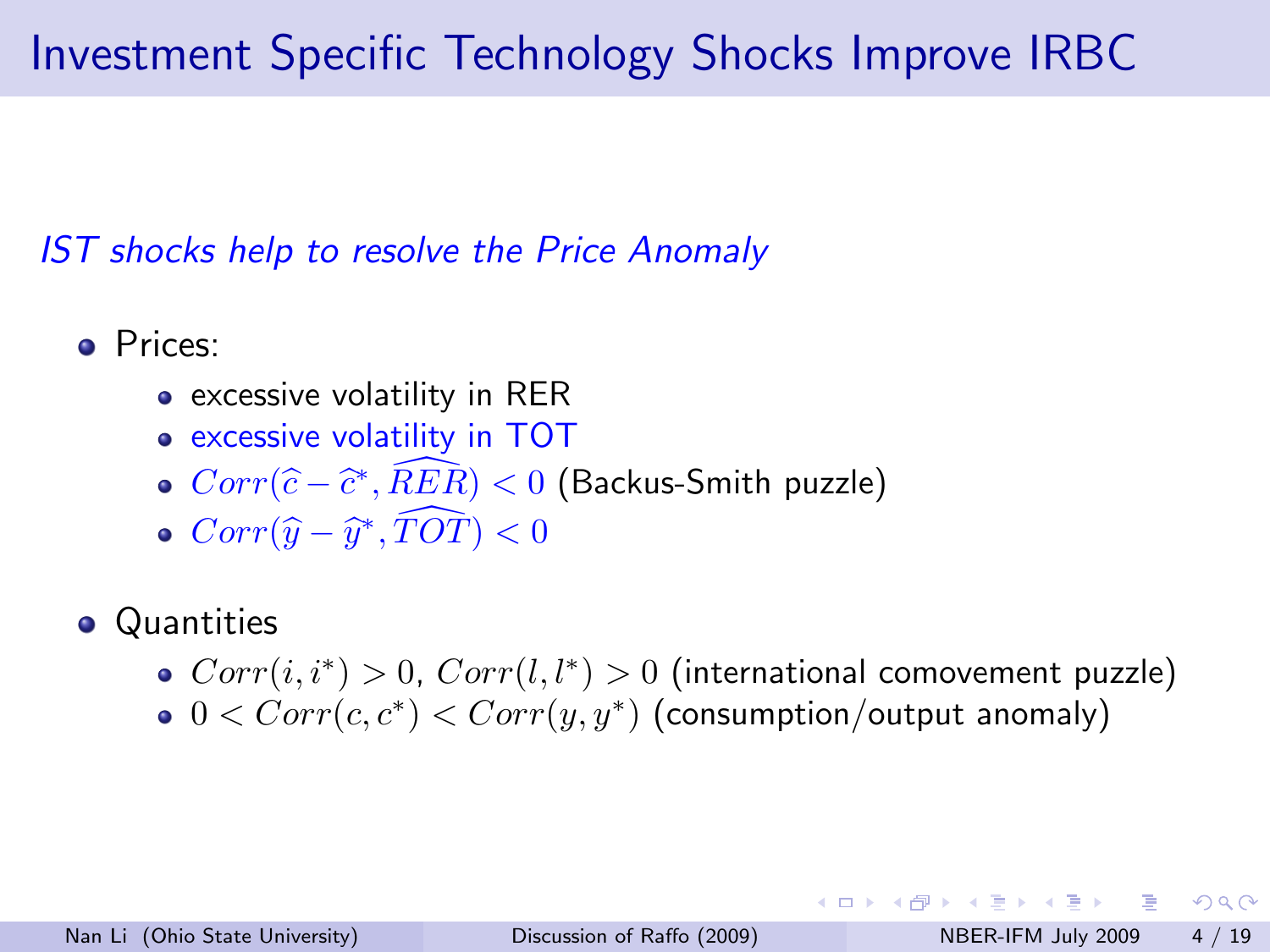Minimum perturbation from prototypical IRBC (BKK)

- Low elasticity of substitution:  $\sigma = 0.5$
- $\bullet$  GHH preferences  $+$  investment adjustment cost
- **•** Capital utilization
- $\bullet$  IST + neutral technology innovations

4 D F

画

 $\Omega$ 

→ 何 ▶ → ヨ ▶ → ヨ ▶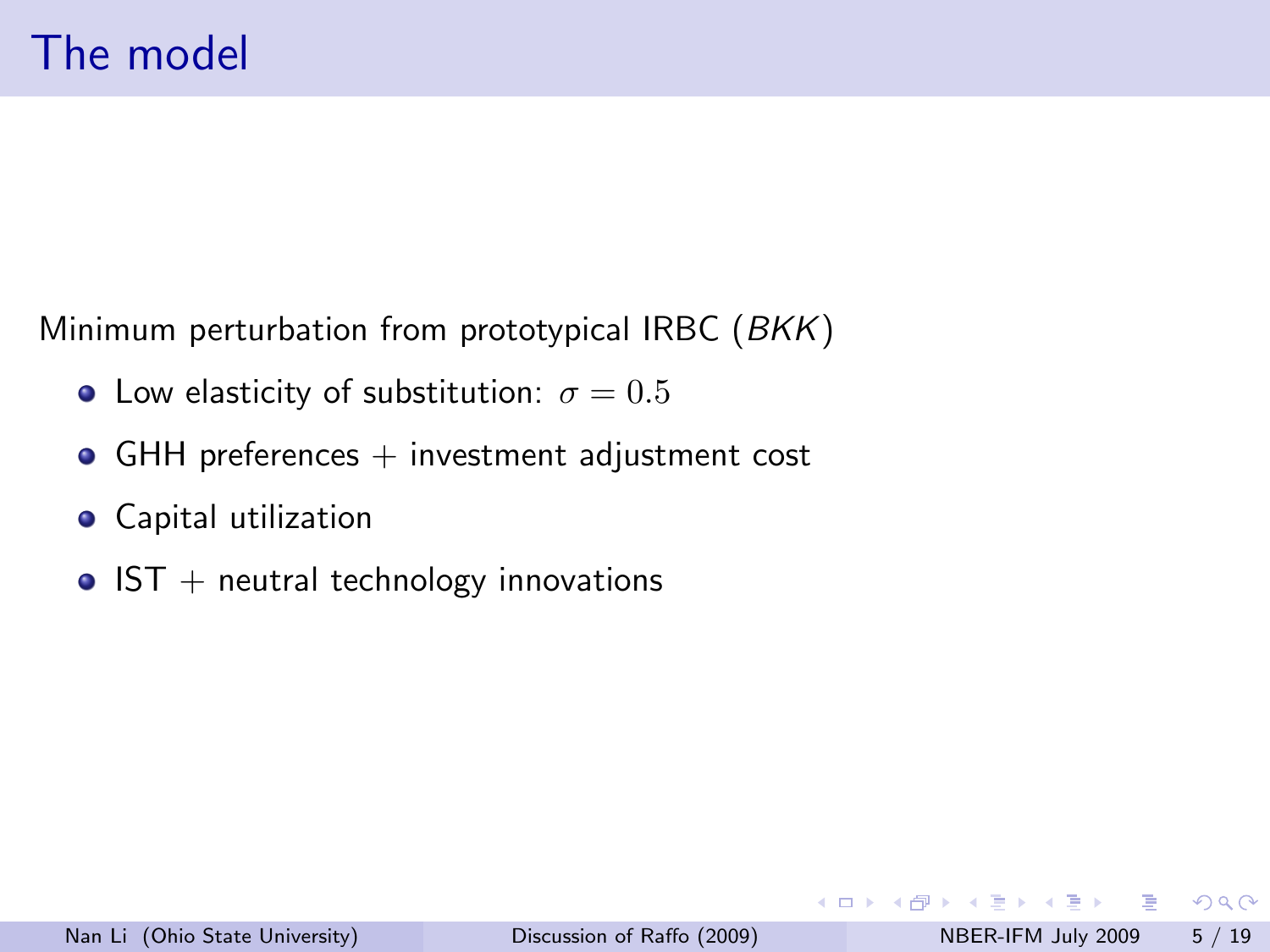- Neutral technology innovations affect all capital (as well as labor)
- IST innovations affect output only through the formation of new capital stock
- Since the old capital stock is unaffected, the economy must invest to realize the benefits

 $QQ$ 

- 4母 ト 4 ヨ ト 4 ヨ ト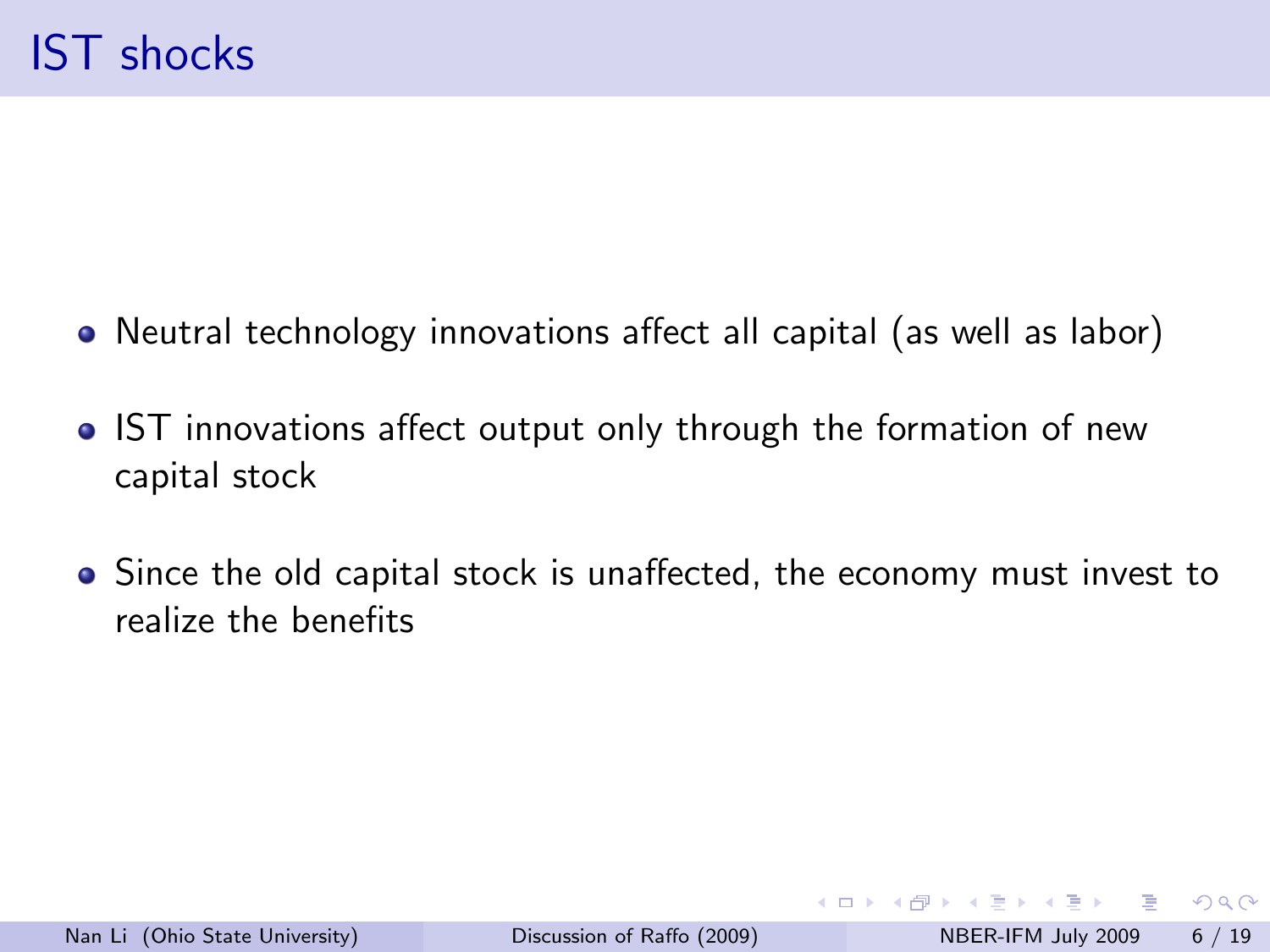### I-shock vs N-shock in Closed Economy, Fisher (2006)

\n- $$
u(C, N) = \log(C) - N
$$
\n- $C + \frac{I}{e^v} = Y$
\n



Nan Li (Ohio State University) [Discussion of Raffo \(2009\)](#page-0-0) NBER-IFM July 2009 7 / 19

D.

 $OQ$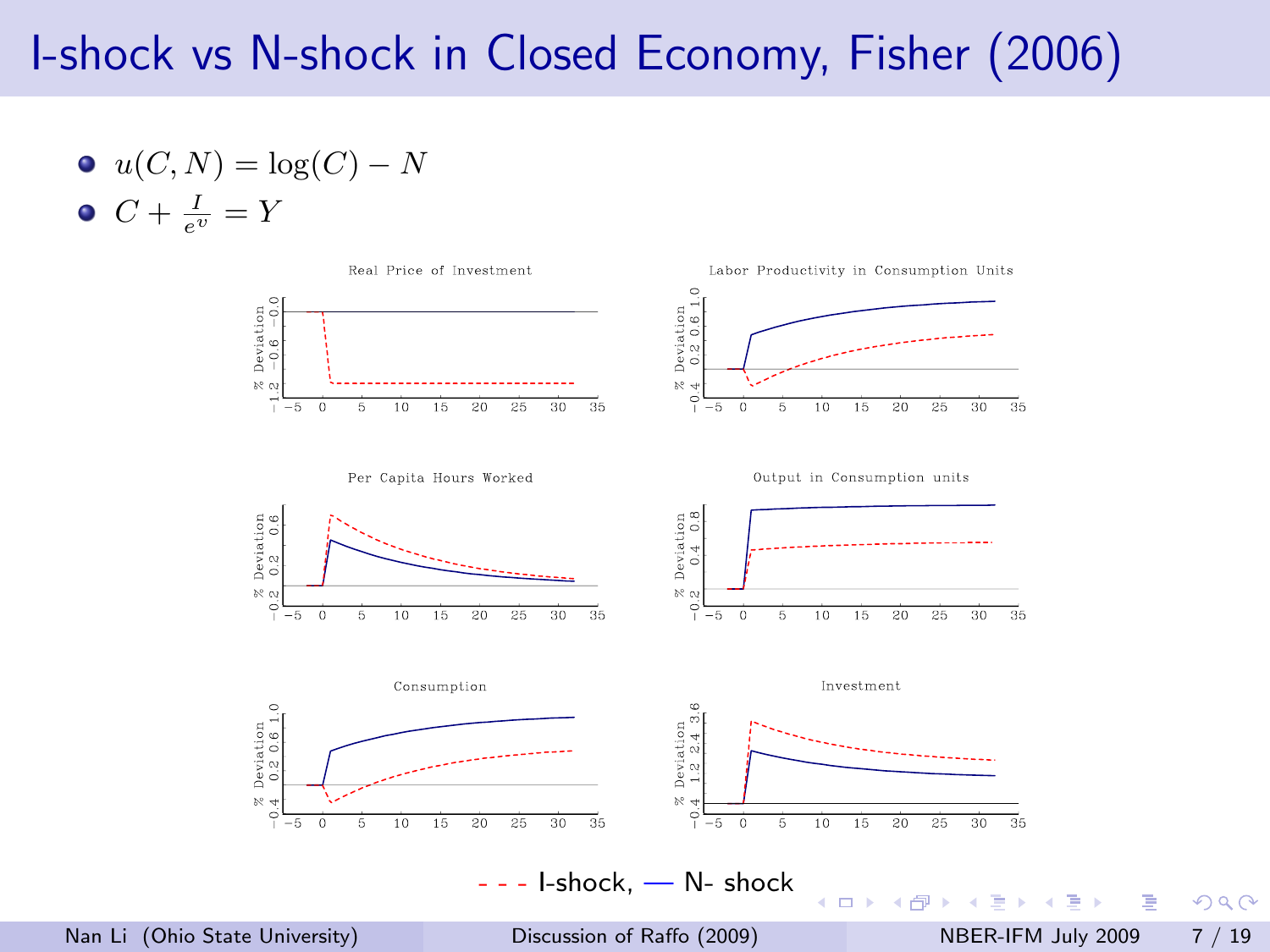### Elements of this model

Open economy:  $C_t + \frac{I_t}{e^{v_t}} = G(A_t, B_t) = q_t^A Y_t - N X_t$ 

- IST does not affect output directly, demand shock  $\Rightarrow q^{A} \uparrow \Rightarrow$  marginal products of factor inputs in consumption unit  $\uparrow \Rightarrow S$  and L  $\uparrow$
- lower investment price  $\Rightarrow$  S  $\uparrow$
- home bias + low elasticity of substitution ( $\sigma = 0.5$ )
	- resources shift to Home country, optimal to increase import more than export, NX ↓
	- $\bullet$  With lower price elasticity, volatility of TOT  $\uparrow$

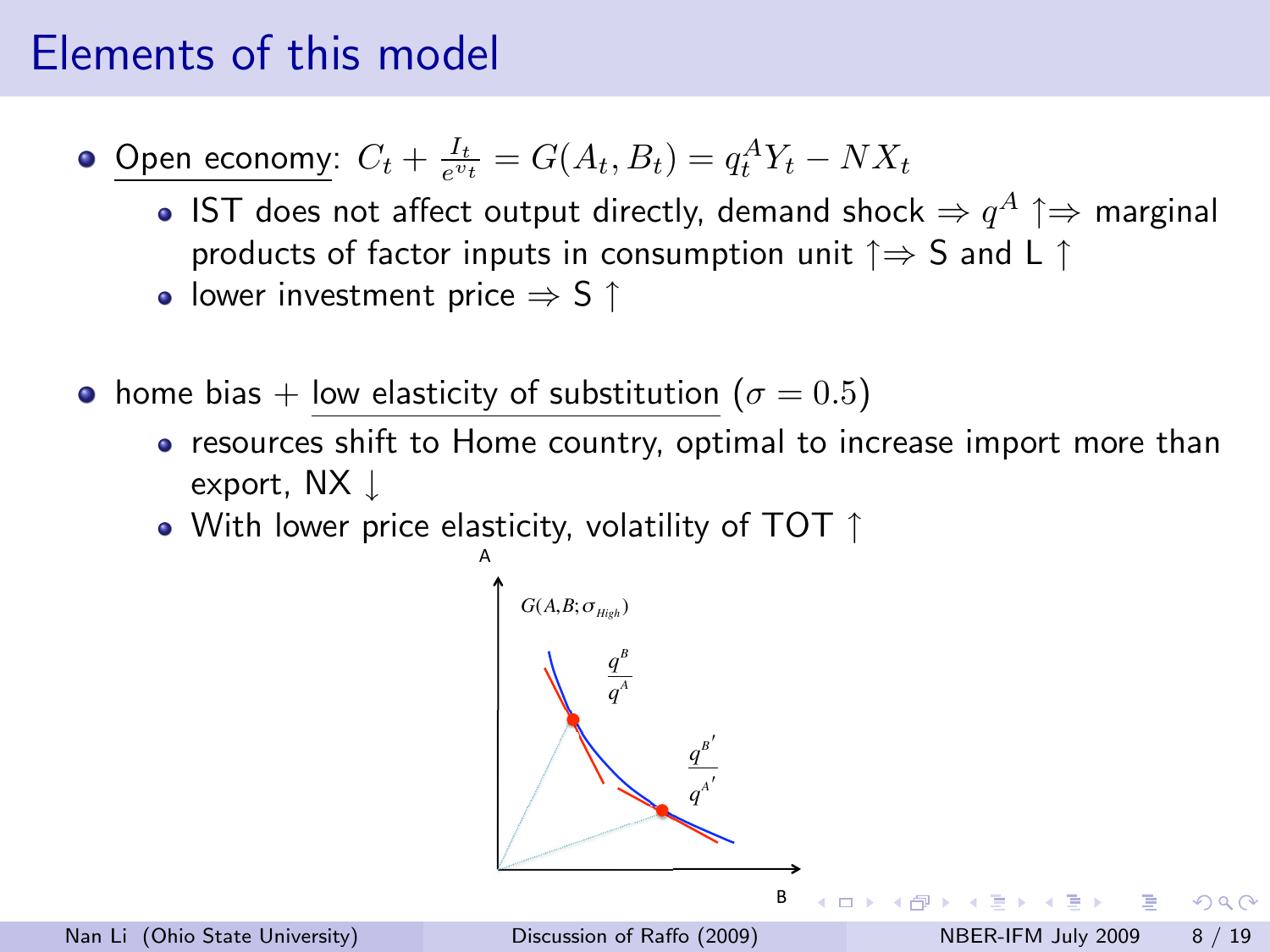### Elements of this model

Open economy:  $C_t + \frac{I_t}{e^{v_t}} = G(A_t, B_t) = q_t^A Y_t - N X_t$ 

- IST does not affect output directly, demand shock  $\Rightarrow q^{A} \uparrow \Rightarrow$  marginal products of factor inputs in consumption unit  $\uparrow \Rightarrow S$  and L  $\uparrow$
- lower investment price  $\Rightarrow$  S  $\uparrow$
- home bias + low elasticity of substitution ( $\sigma = 0.5$ )
	- resources shift to Home country, optimal to increase import more than export, NX ↓
	- $\bullet$  With lower price elasticity, volatility of TOT  $\uparrow$

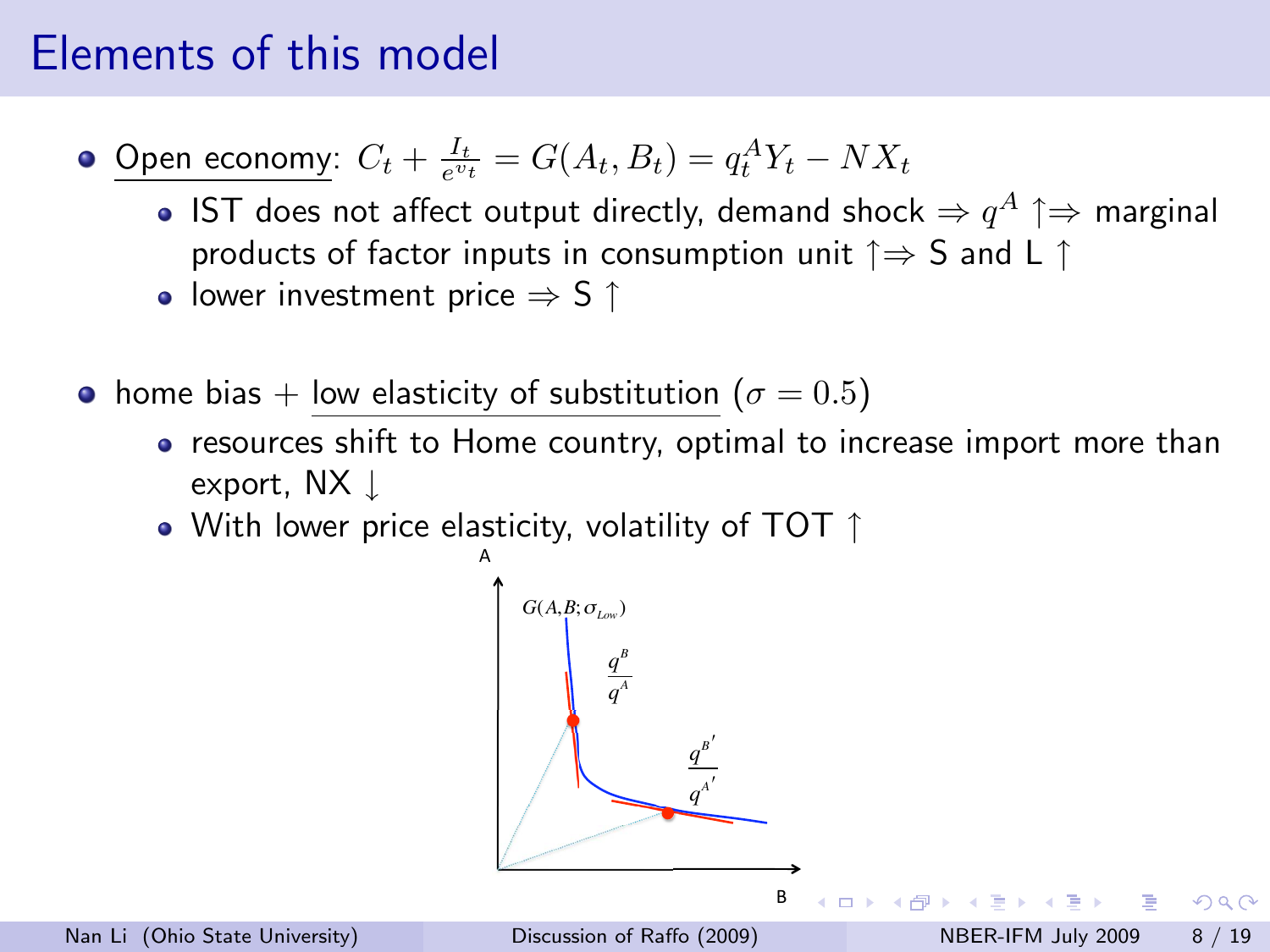- Variant capital utilization
	- increases MPL, N responds further
	- crucial to generate domestic comovement of C and Y
- $\bullet$  GHH  $+$  investment adjustment cost
	- no wealth effect on labor supply, inducing large response in labor
	- **•** crucial to solve Backus-Smith puzzle

 $\Omega$ 

**ALC: N**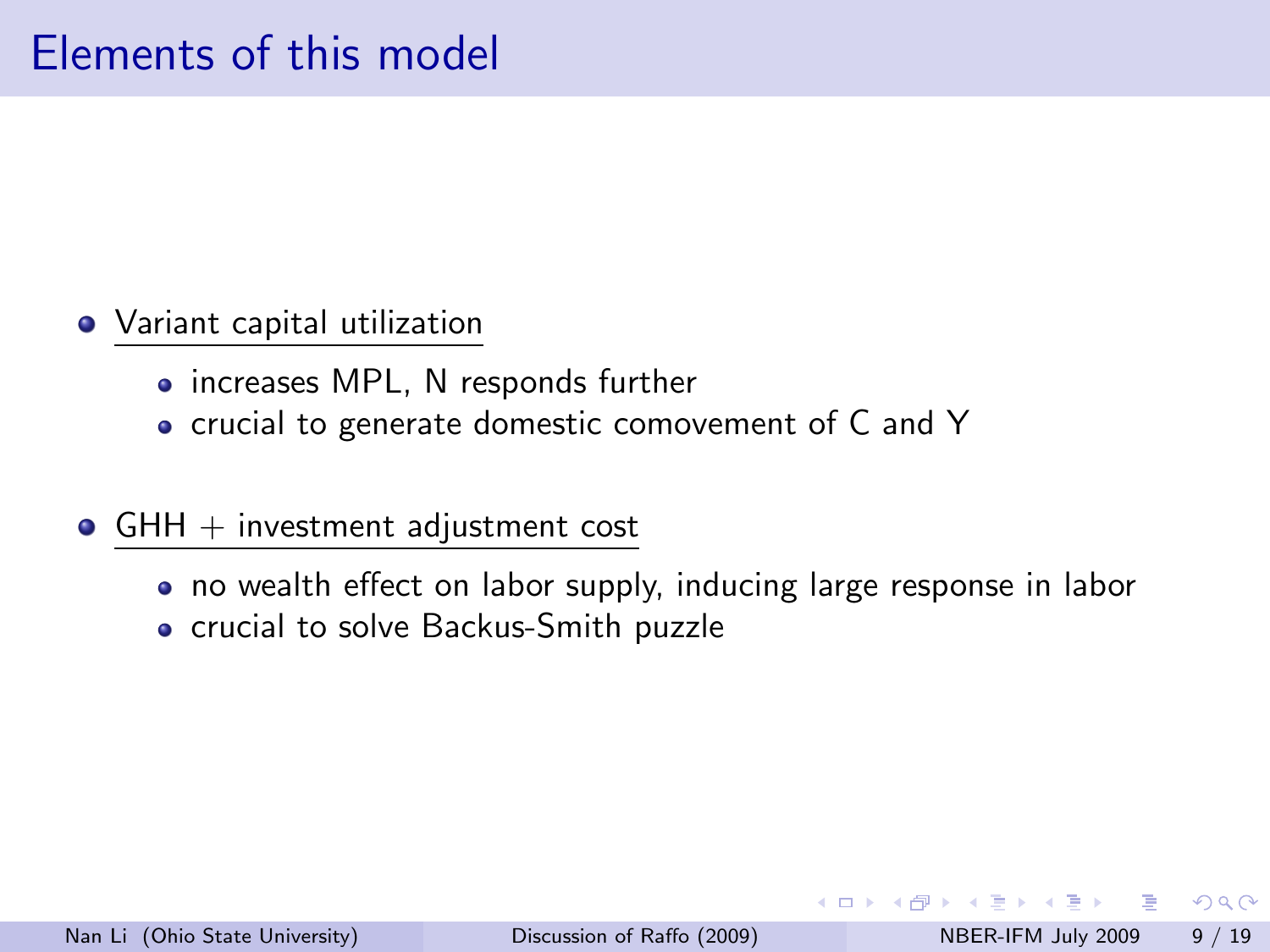#### I-shock vs. N-shock in Open Economy

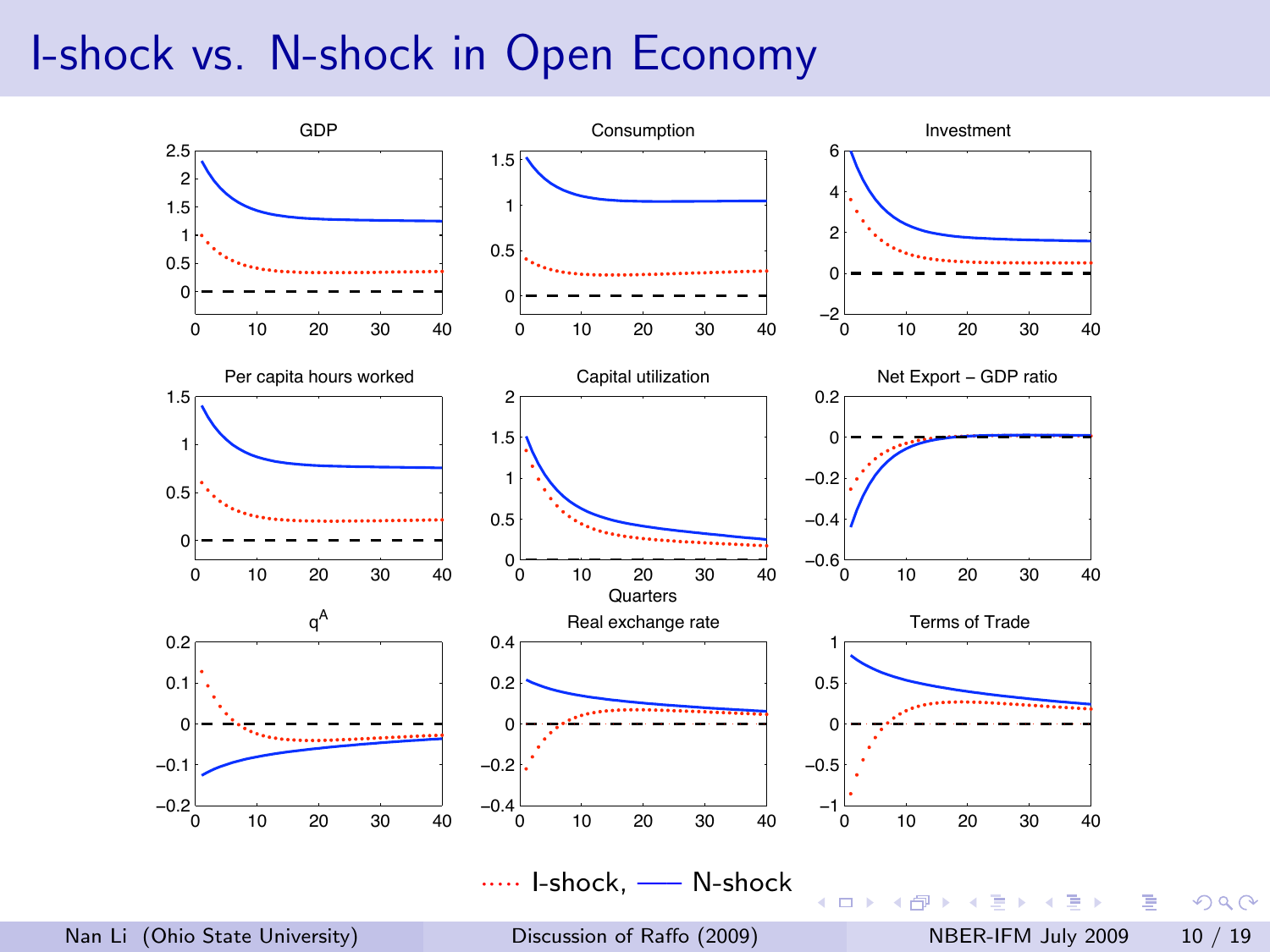With Law of One Price and only traded goods

$$
\widehat{RER} = (1 - 2s)\widehat{TOT}
$$

$$
\bullet \ s = 0.15 \Rightarrow std(RER) = 0.7std(TOT)
$$

$$
\bullet\ \text{data: } std(RER) = 1.4std(TOT)
$$

Introducing deviations from Law of One Price may increase volatility of RER e.g. distribution margin, nontraded goods

 $QQ$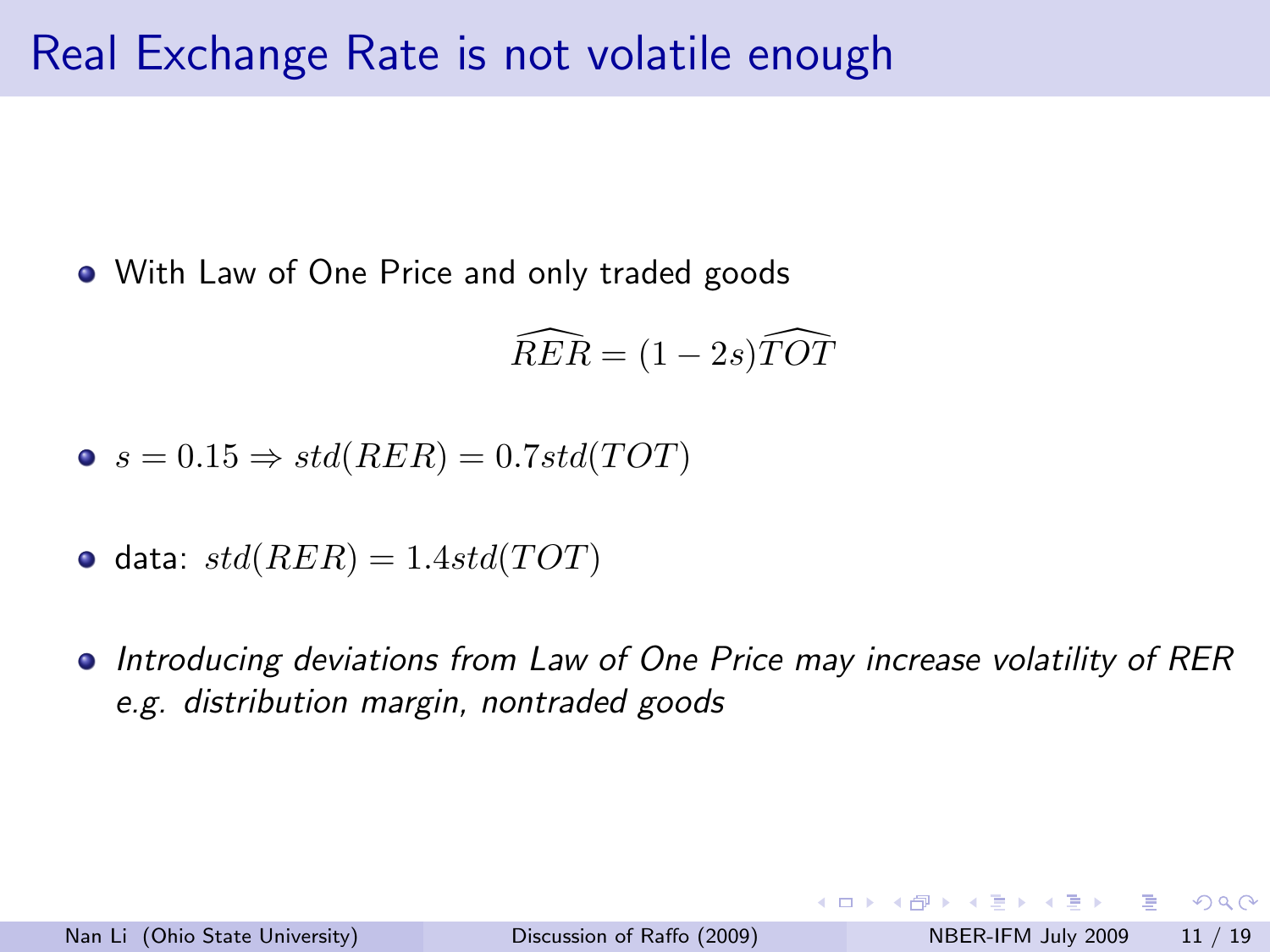#### Question 1: What about cross-country comovement?

I-shock alone generates *negative* cross-country correlation in C, Y, I, L, while N-shock generates positive correlations in C, Y, L

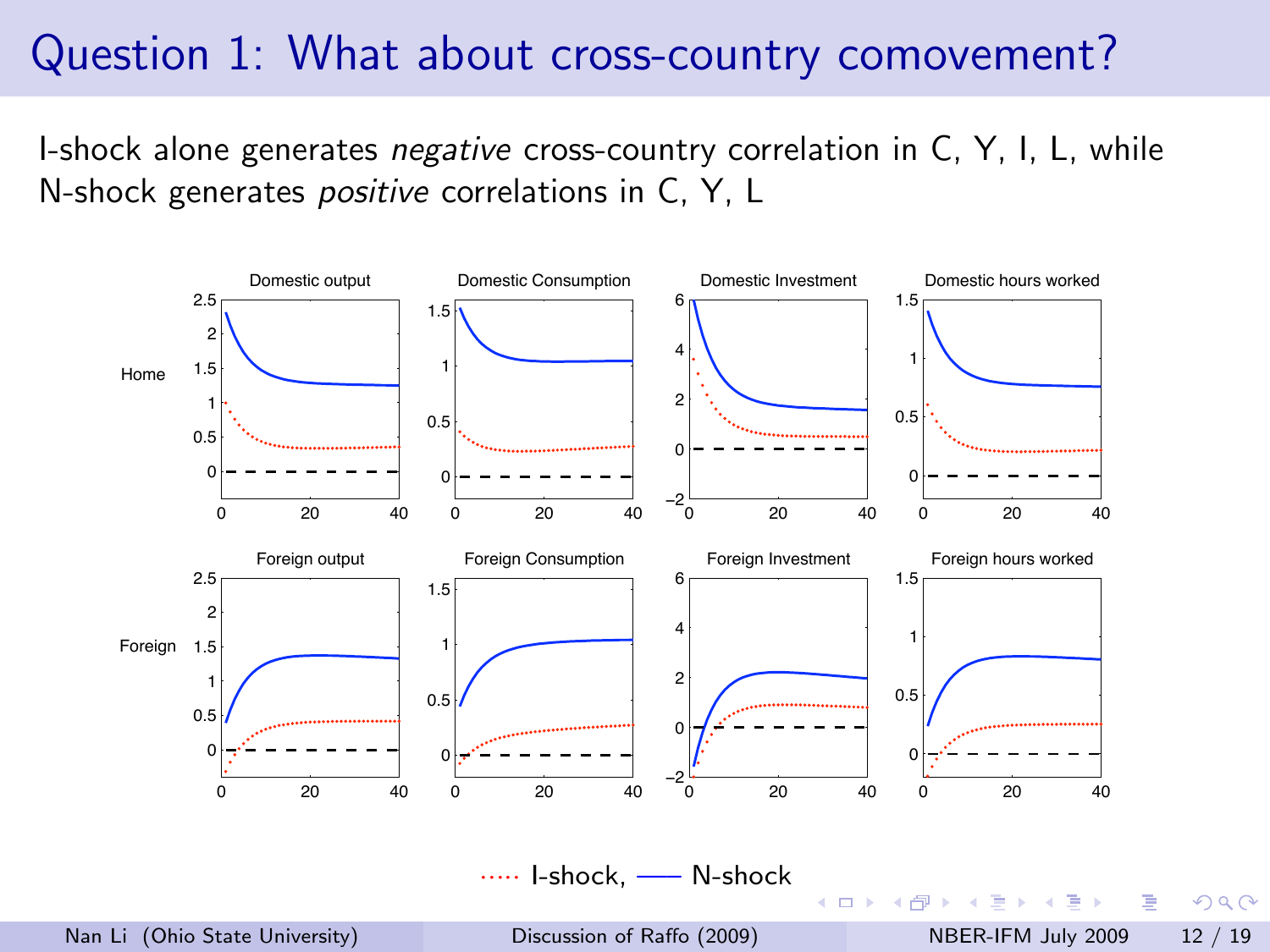- This paper considers a combination of I-shock and N-shock to generate positive cross-country comovement in C, Y, L.
- This implies the model's prediction of cross-country comovement would be sensitive to the relative magnitude and parameterization of the shock processes
- **It would be interesting to see whether introducing I-shock mitigates or** exacerbates the cross-country consumption-output anomaly

 $\Omega$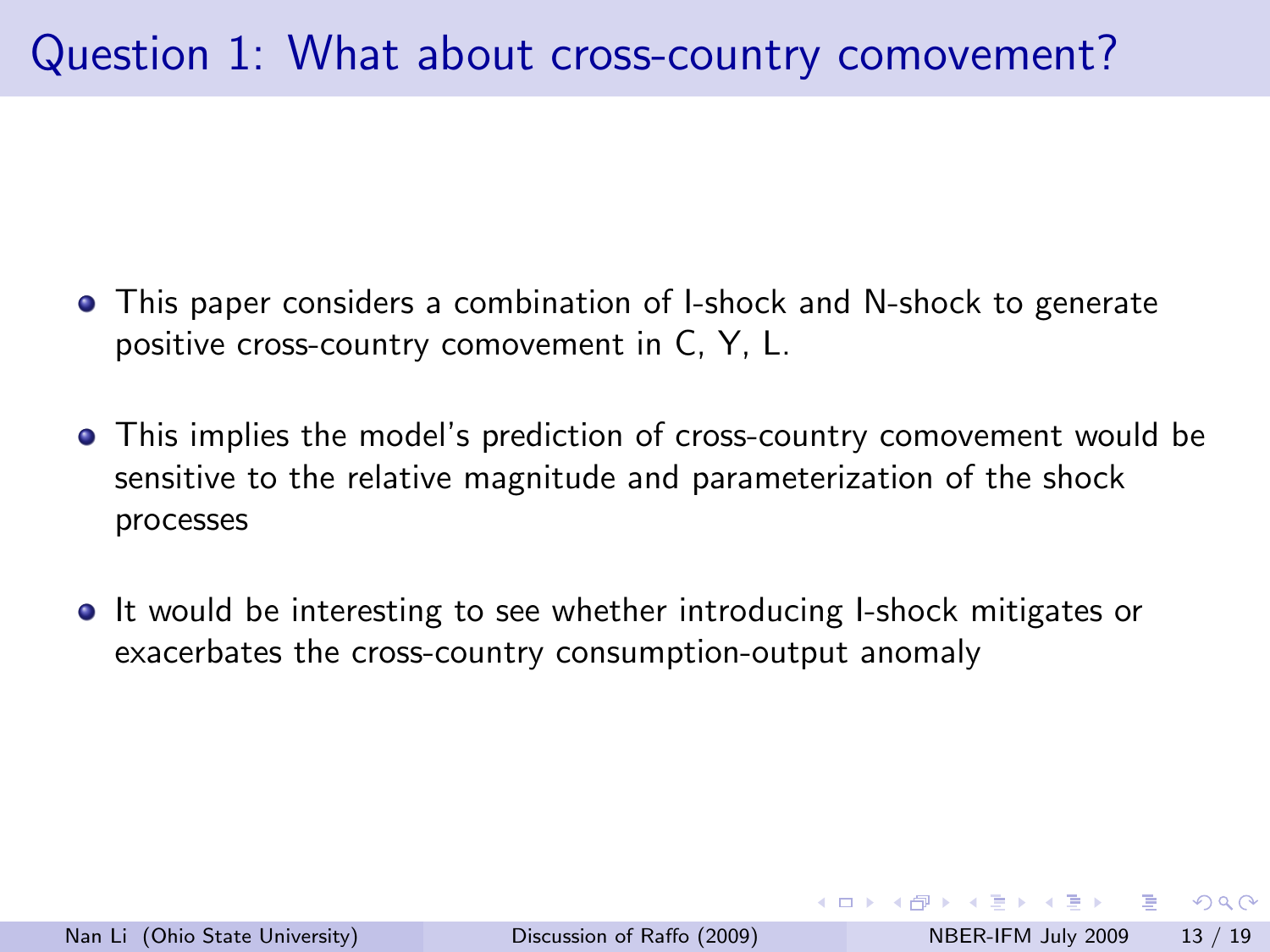It is unclear how the joint process of neutral and IST shocks is estimated

 $\equiv$ 

イロト イ母 トイヨ トイヨト

 $OQ$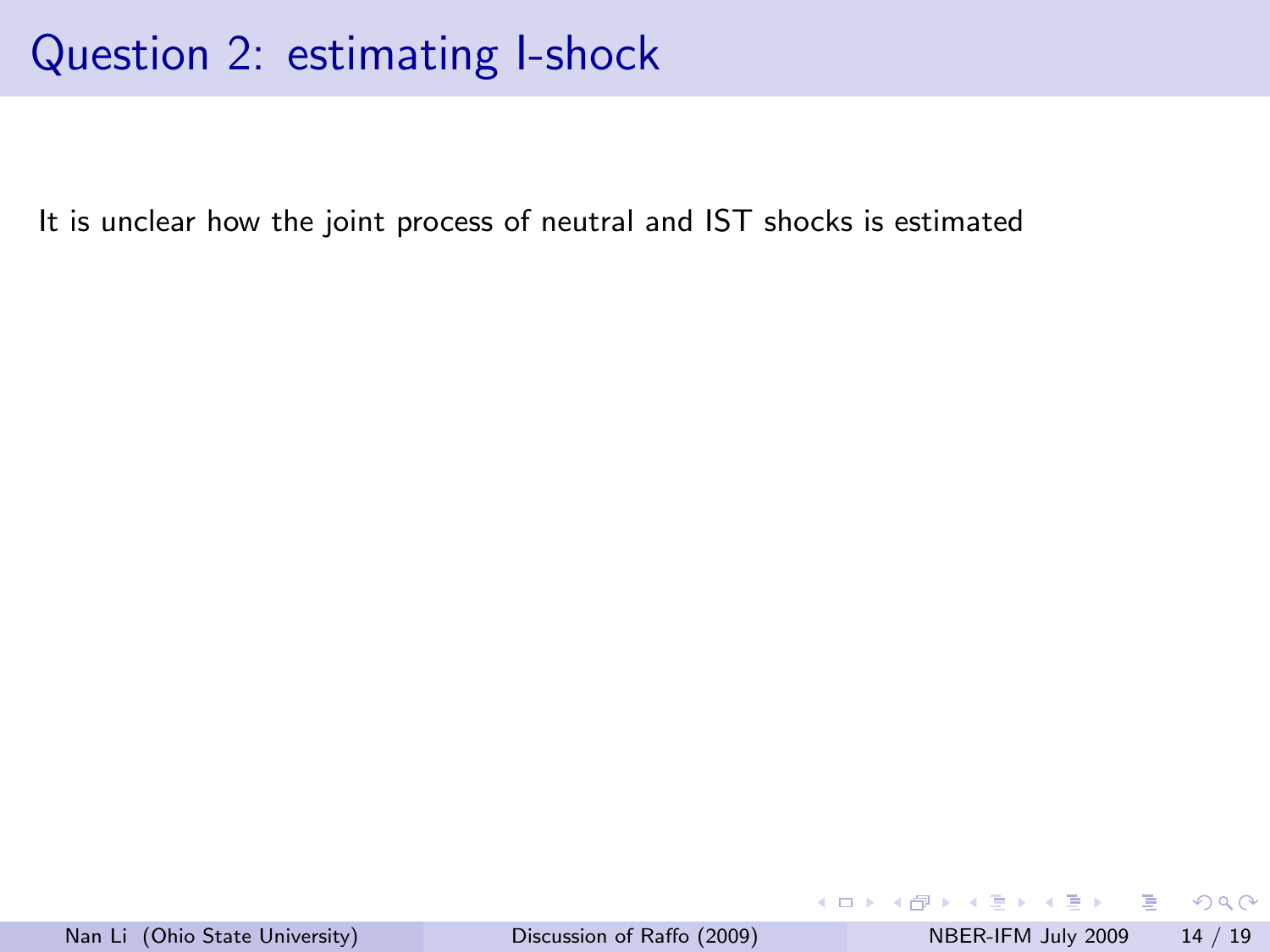It is unclear how the joint process of neutral and IST shocks is estimated

**•** Separate estimation of  $\sigma_v, \sigma_z$  and  $\sigma_{z,v}$  to hit different targets – Should be jointly estimated at the same time

÷

 $QQ$ 

医单位 医单位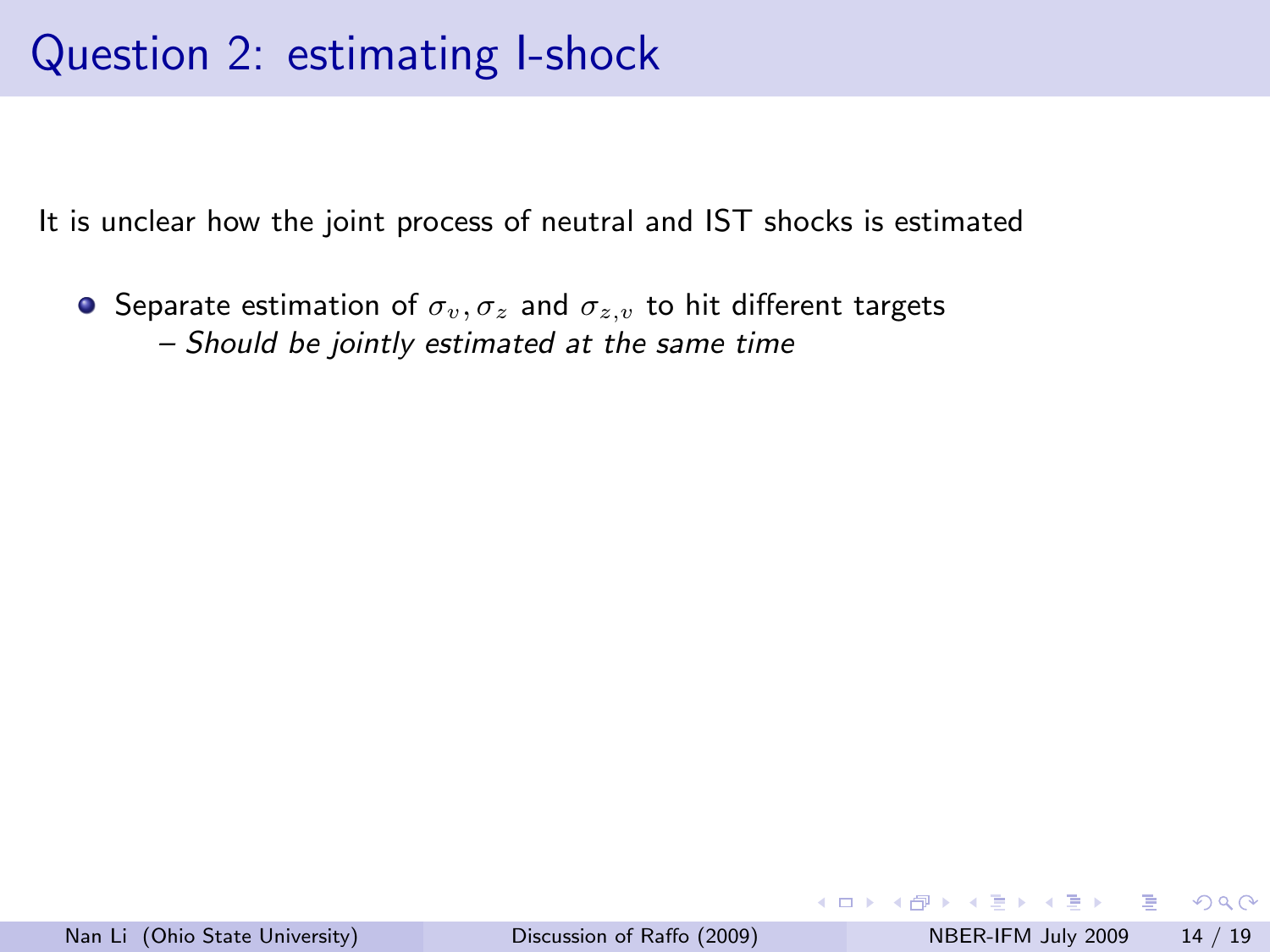It is unclear how the joint process of neutral and IST shocks is estimated

- **•** Separate estimation of  $\sigma_v, \sigma_z$  and  $\sigma_{z,v}$  to hit different targets – Should be jointly estimated at the same time
- $\sigma_v = 0.00752$ 
	- Using data on  $P_I/P_C$  (1947:1-2005:4),  $\sigma_v = 0.00229$

 $\Omega$ ÷

化重氮 化重氮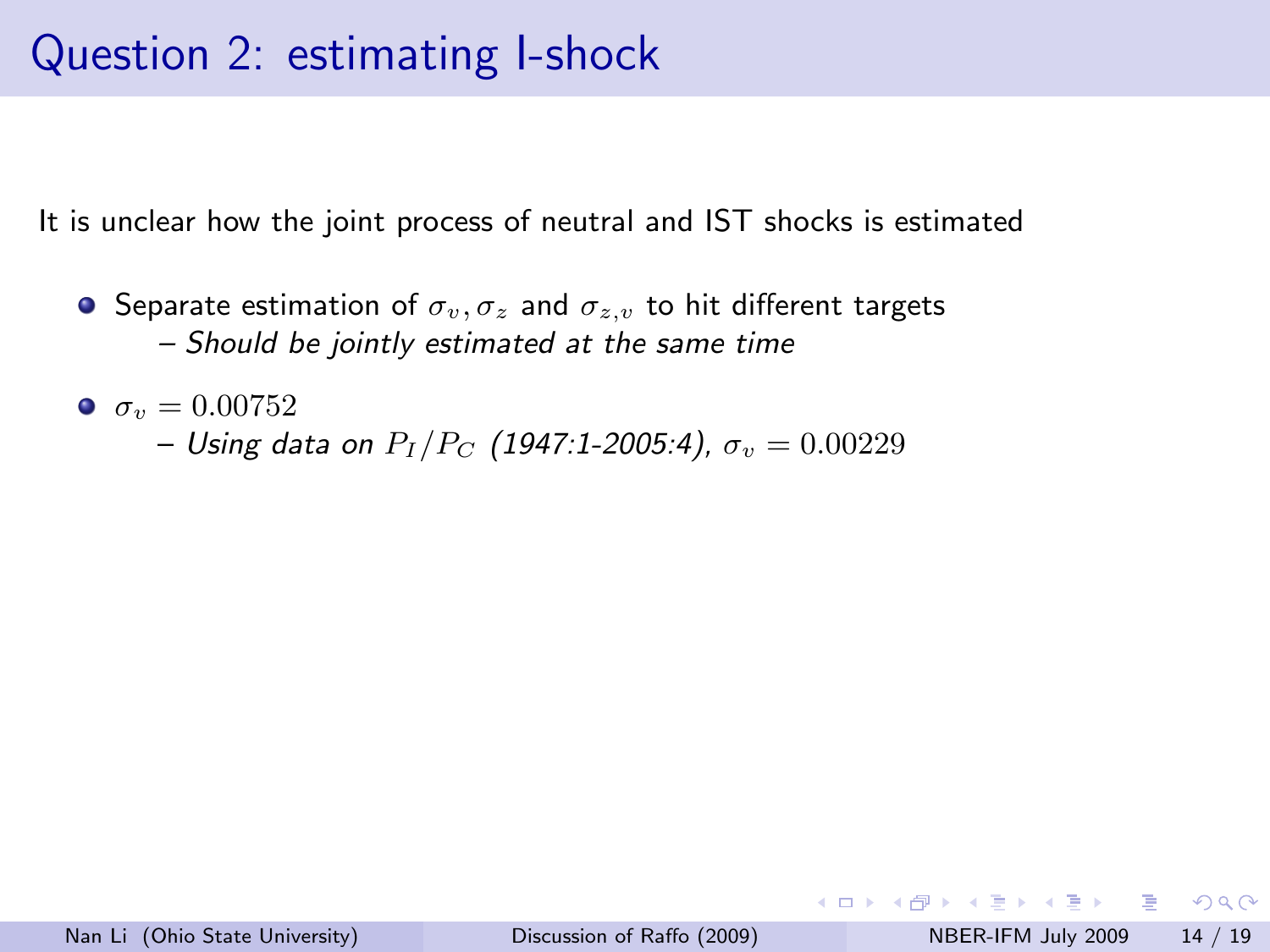It is unclear how the joint process of neutral and IST shocks is estimated

- **•** Separate estimation of  $\sigma_v, \sigma_z$  and  $\sigma_{z,v}$  to hit different targets – Should be jointly estimated at the same time
- $\sigma_v = 0.00752$ 
	- Using data on  $P_I/P_C$  (1947:1-2005:4),  $\sigma_v = 0.00229$
- **•** The choice of persistence parameter seems to be arbitrary:
	- $\rho_{vv} = \rho_{zz} = 0.906$ , which is identical to the TFP estimation in BKK. – Again, data suggests  $\rho_{vv} = 0.84$

 $\Omega$ э.

→ 何 ▶ → ヨ ▶ → ヨ ▶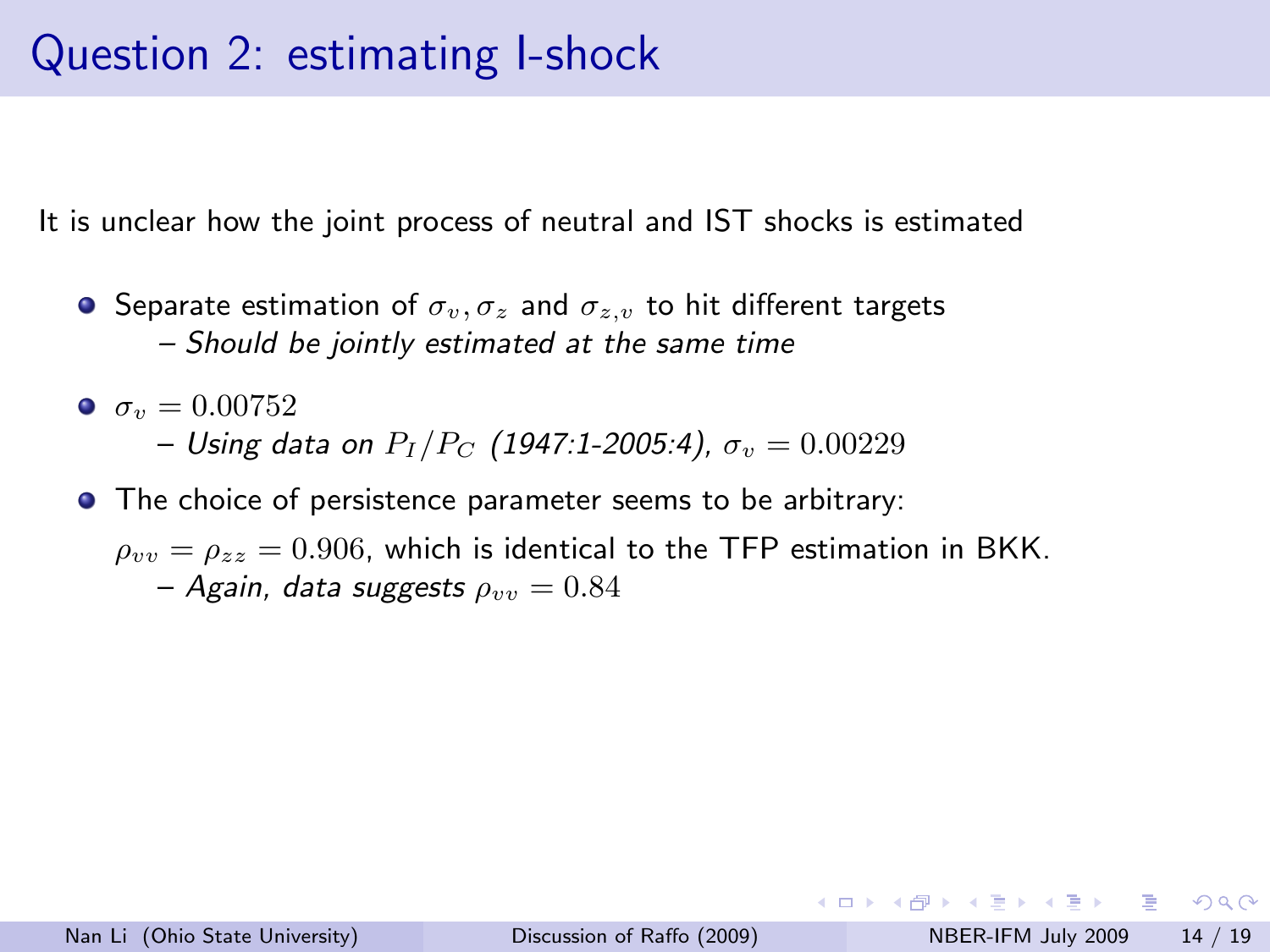It is unclear how the joint process of neutral and IST shocks is estimated

- **•** Separate estimation of  $\sigma_v, \sigma_z$  and  $\sigma_{z,v}$  to hit different targets – Should be jointly estimated at the same time
- $\sigma_v = 0.00752$ – Using data on  $P_I/P_C$  (1947:1-2005:4),  $\sigma_v = 0.00229$
- **•** The choice of persistence parameter seems to be arbitrary:
	- $\rho_{vv} = \rho_{zz} = 0.906$ , which is identical to the TFP estimation in BKK. – Again, data suggests  $\rho_{vv} = 0.84$
- $\sigma_{z_i, v_i} = 0.40$

– Why should the innovations to all capital and labor positively correlated to innovations only applied to new capital formation? Is there empirical support?

 $=$   $\Omega$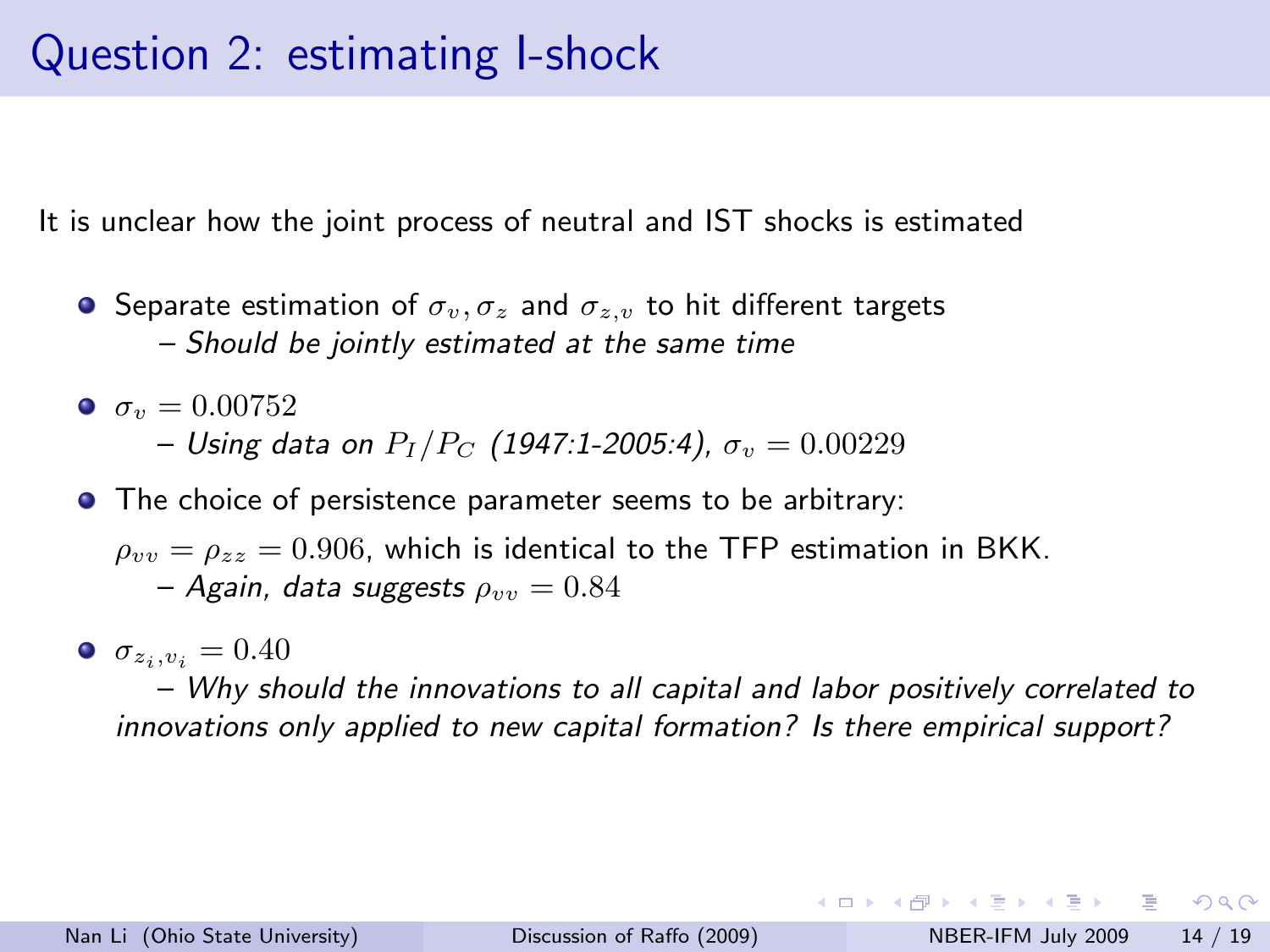- Difficulties of using direct data on I-shock and TFP
	- lack of quality adjusted investment price data for other countries. Data on investment and consumption deflators exists.
	- It would be useful to explore the model behavior using existing data evidence as starting points

 $\Omega$ 

→ 何 ▶ → ヨ ▶ → ヨ ▶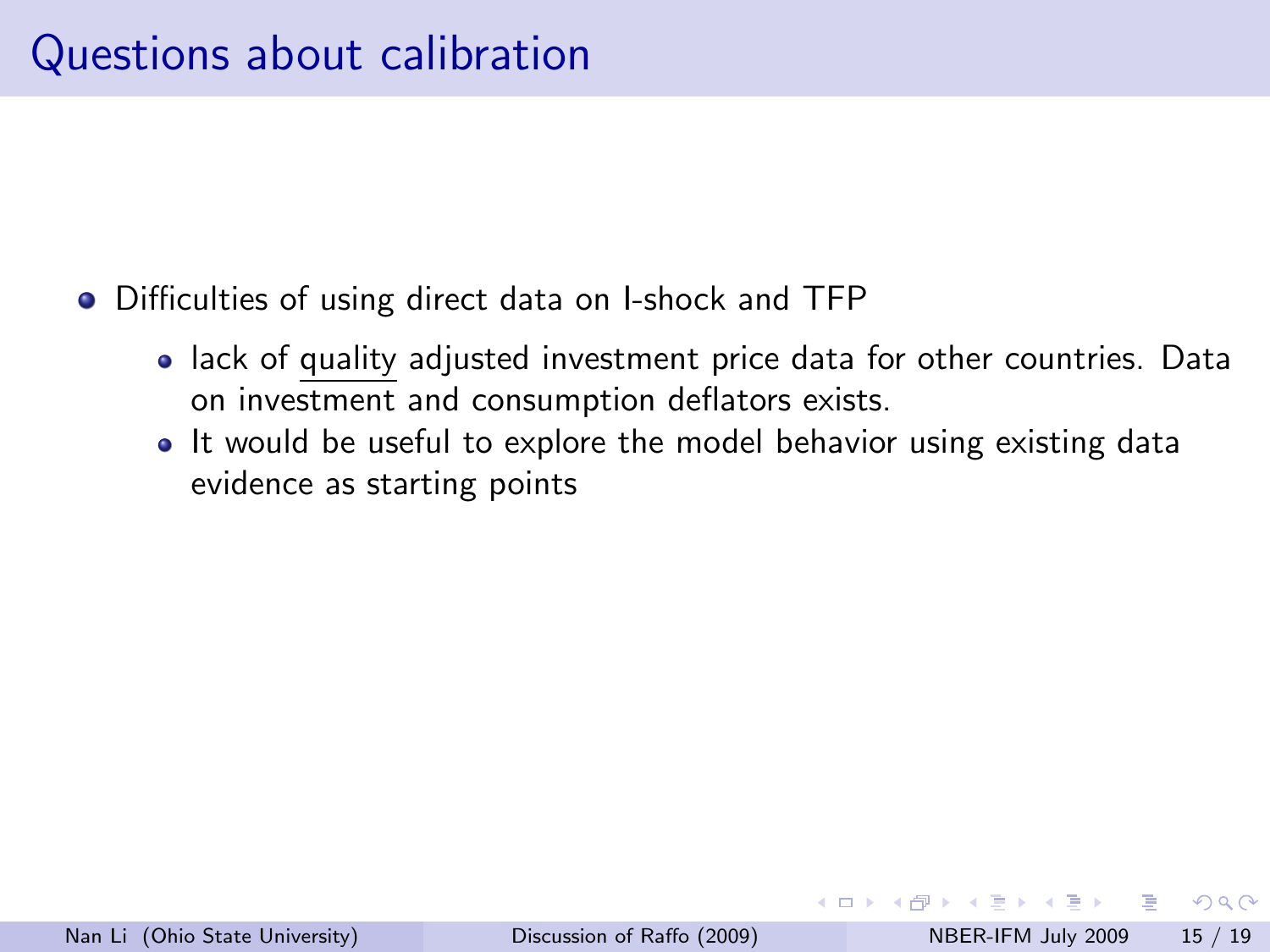- Difficulties of using direct data on I-shock and TFP
	- lack of quality adjusted investment price data for other countries. Data on investment and consumption deflators exists.
	- It would be useful to explore the model behavior using existing data evidence as starting points
- Alternatively, use GMM or Bayesian estimation utilizing data on quantity /prices to estimate shocks and the key parameter  $-$  the elasticity of substitution.

 $\Omega$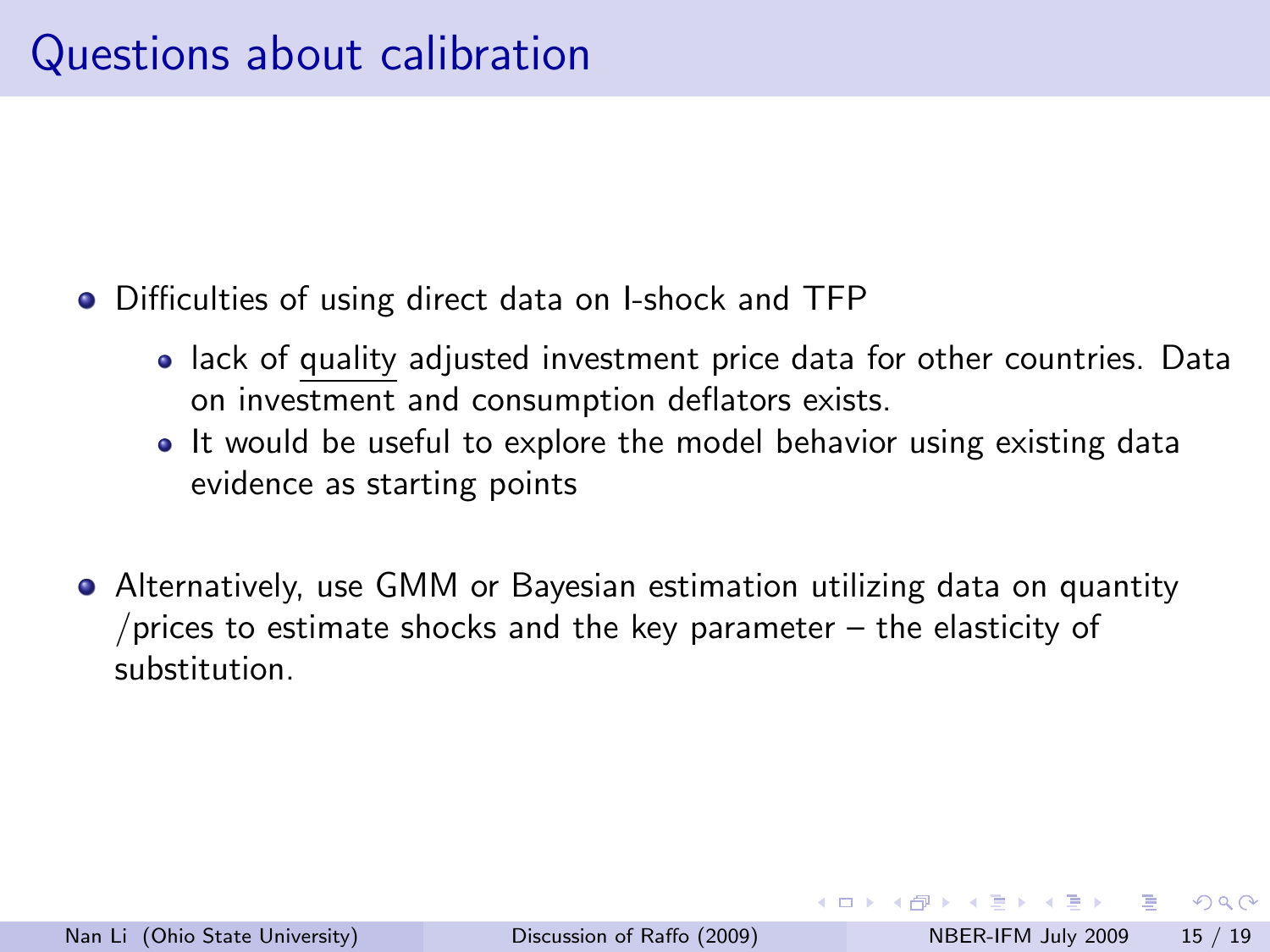#### Question 3: what is the implication on stock prices?

 $\bullet$  FOCs imply shadow price of an additional unit of capital carried over to t+1:

$$
p_{k,t} = e^{-v_t} [1 - \Psi'(I_t/K_t)]^{-1}
$$

$$
p_{k,t} = E_t \frac{u_{c,t+1}}{u_{c,t}} (r_{t+1}^c + p_{k,t+1}r_{t+1}^k)
$$

where  $r_{t+1}^c = \partial Y_{t+1}/\partial K_{t+1}, r_{t+1}^k = \partial K_{t+2}/\partial K_{t+1}$ 

 $\equiv$   $\cap$   $\alpha$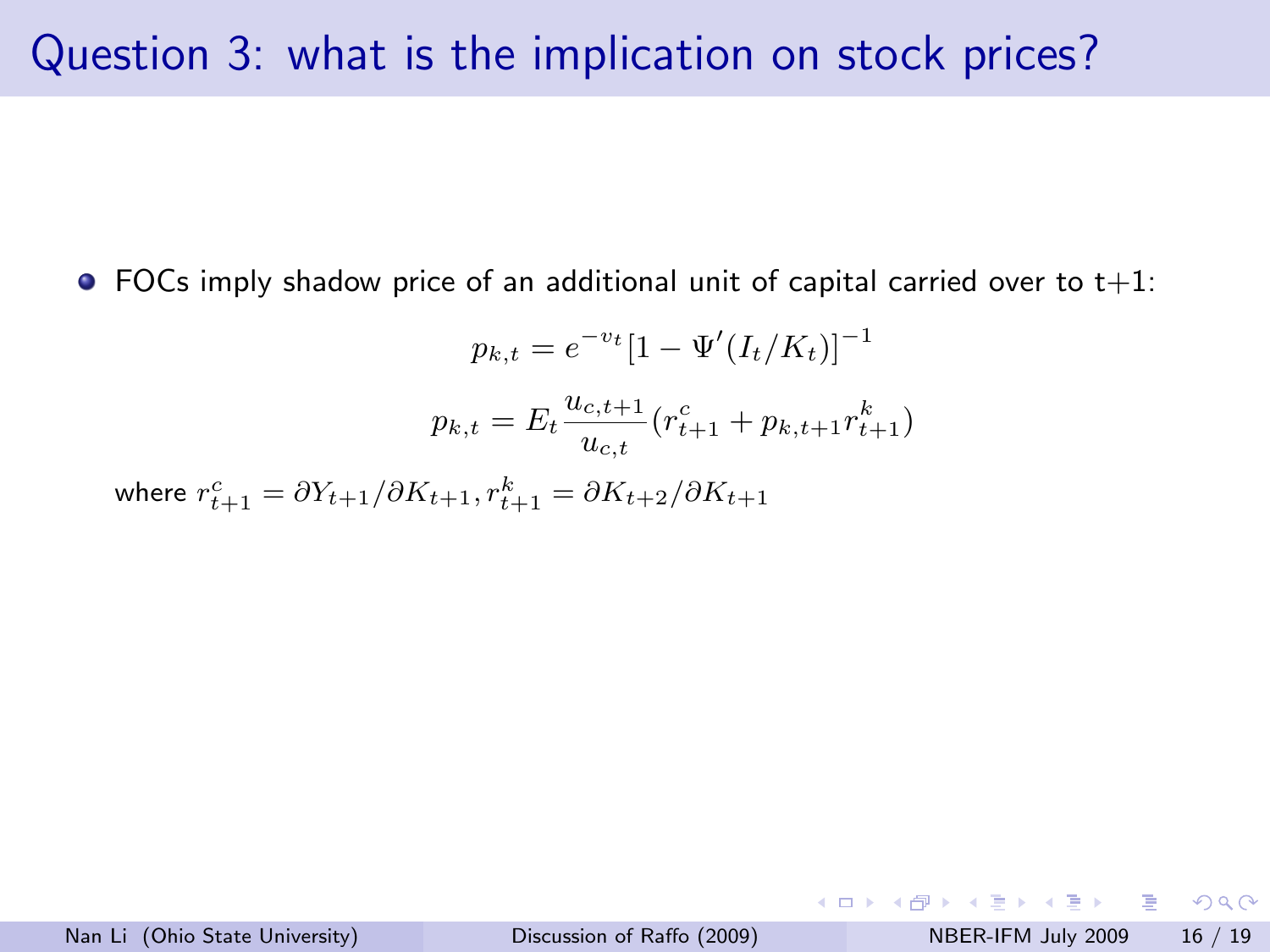$\bullet$  FOCs imply shadow price of an additional unit of capital carried over to t+1:

$$
p_{k,t} = e^{-v_t} [1 - \Psi'(I_t/K_t)]^{-1}
$$

$$
p_{k,t} = E_t \frac{u_{c,t+1}}{u_{c,t}} (r_{t+1}^c + p_{k,t+1}r_{t+1}^k)
$$

where  $r_{t+1}^c = \partial Y_{t+1}/\partial K_{t+1}, r_{t+1}^k = \partial K_{t+2}/\partial K_{t+1}$ 

**IST** triggers two offsetting effects on the stock price

– It may be interesting to explore whether the model, with a proper adjustment cost parameter, can generate the procyclical stock price w.r.t. the IST shock

**KOD KARD KED KED B YOUR**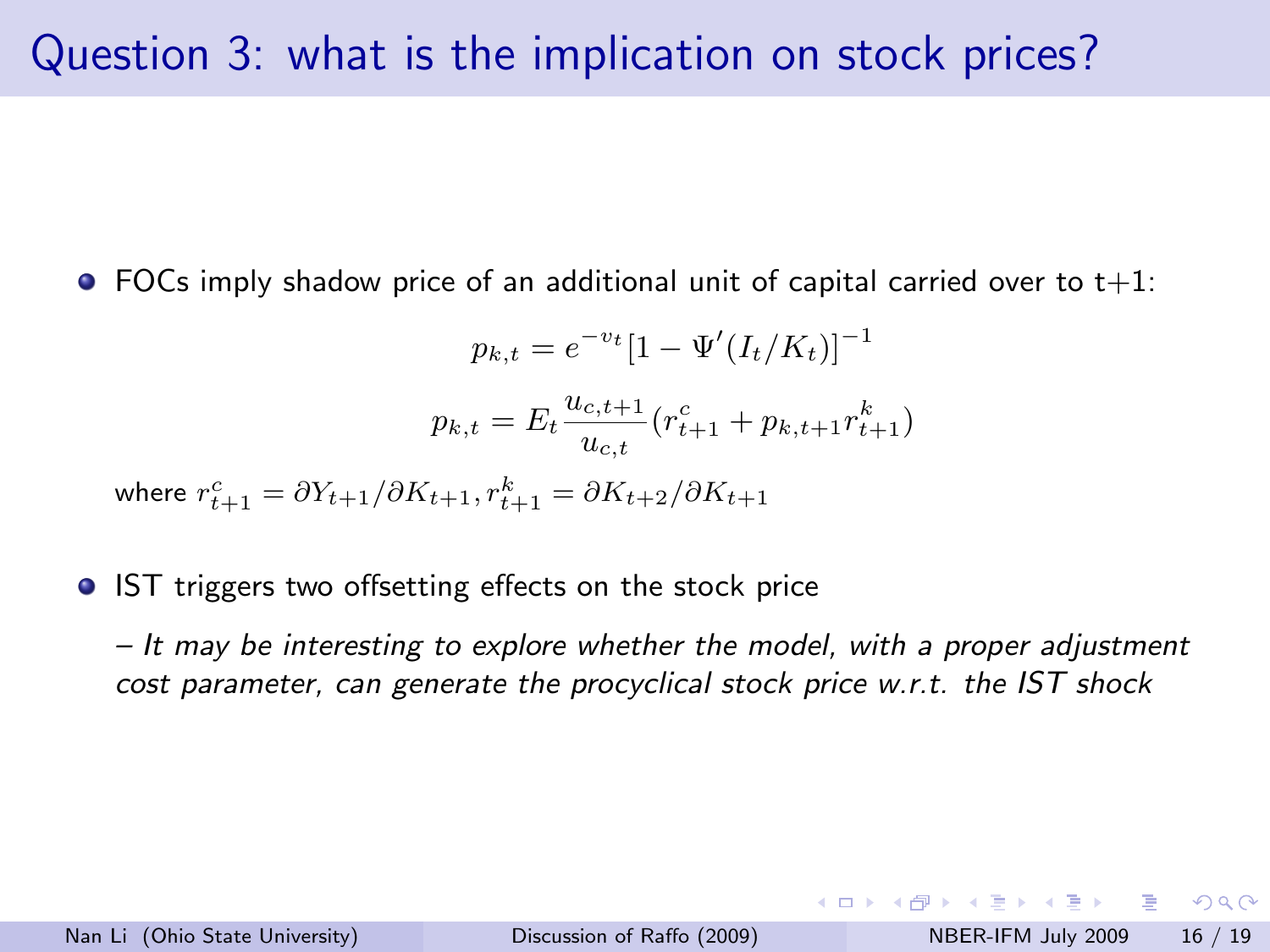#### Question 4: how important are GHH preferences?

Consider Jaimovich-Rebelo(2008) utility function

$$
u(C_t, N_t) = \frac{(C_t - \psi N_t^{\theta} X_t)^{1-\sigma} - 1}{1 - \sigma}
$$

$$
X_t = C_t^{\gamma} X_{t-1}^{1-\gamma}
$$

$$
\bullet\ \ \gamma=0,\ \mathsf{GHH}
$$

•  $\gamma = 1$ , King, Plosser and Rebelo (1988)

• suggestion: parameterize the strength of the short-run wealth effects on the labor supply,  $\gamma$ , to gauge the importance of GHH on the behavior of the model.

O Downside of GHH: high  $Corr(pred, N)$ , while data: -0.04

 $\Omega$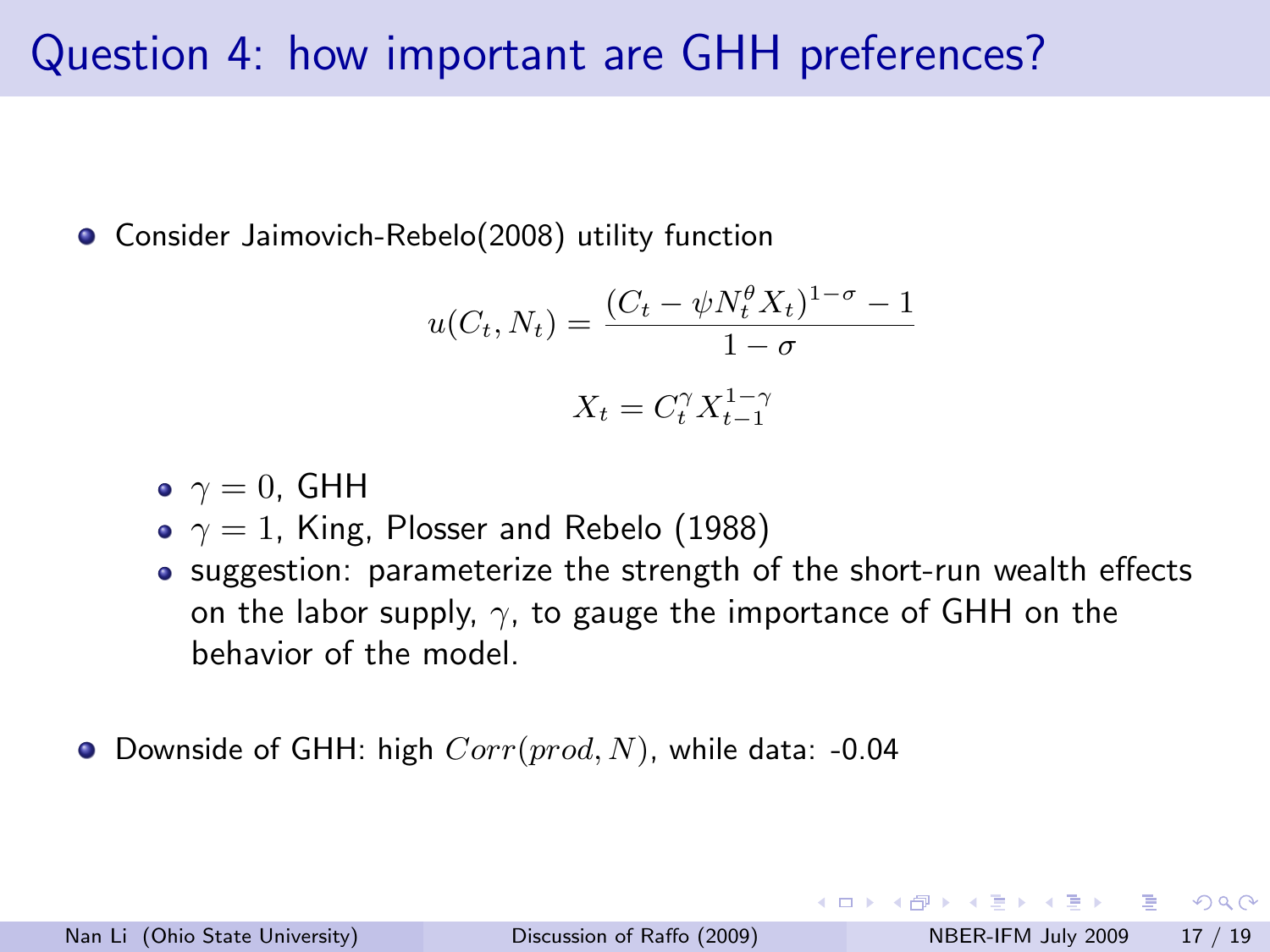- Data on real variable: used CPI (?) as deflator. However, model counterpart, should be deflated by the price for the nondurable goods and service when there is IST.
- One sector model implicitly assumes perfect mobility of factors across consumption and investment production.
- How is IST introduced into the model
	- **Endogenous vs. exogenous IST**
	- Suppose there are nontradable and tradable sectors, with different capital share. TFP increases in tradable sector will manifest itself as IST shock, but generates opposite effect on terms of trade.

 $\Omega$ 

- オート オート オート